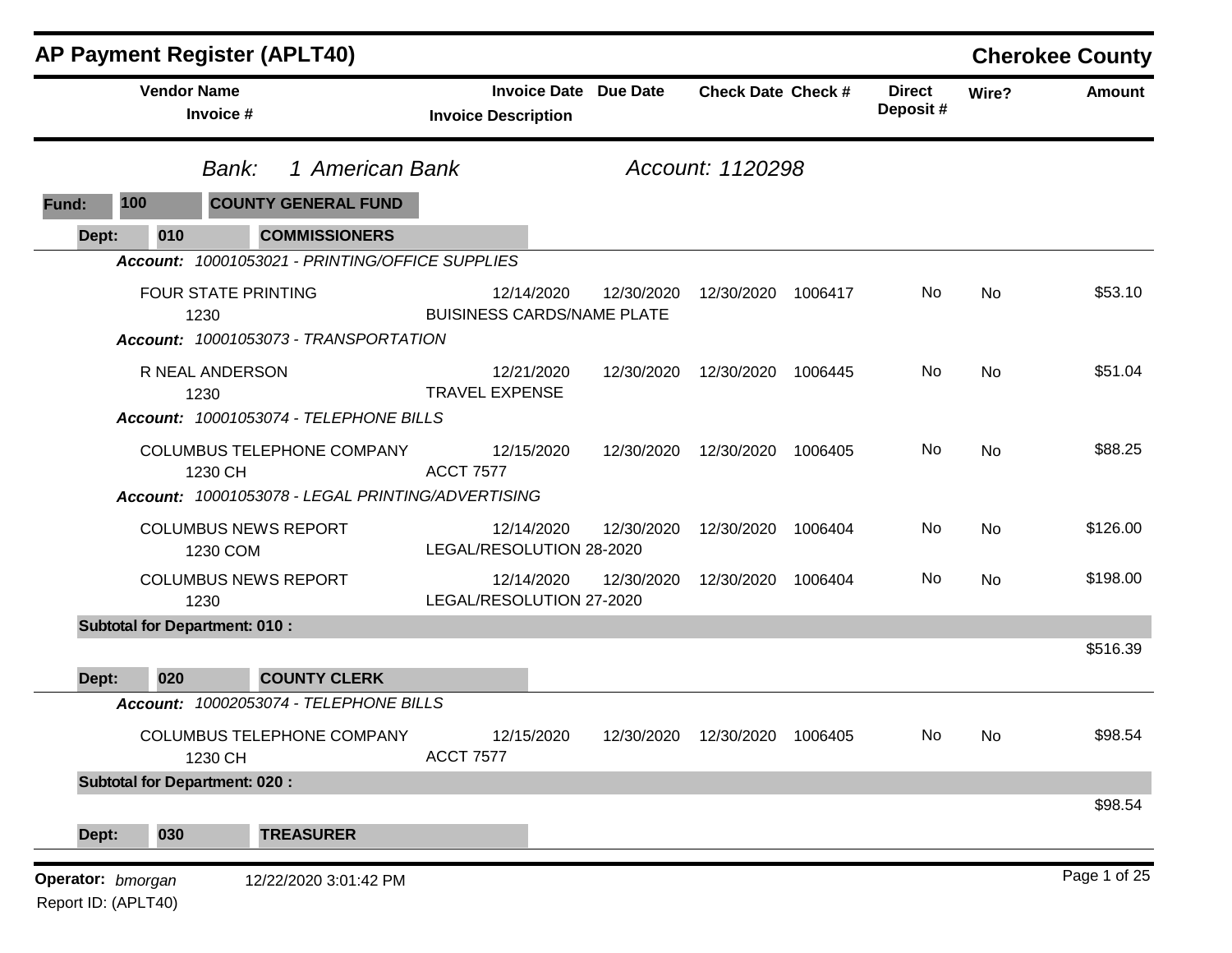|              | <b>AP Payment Register (APLT40)</b>                                            |                                                            |            |                           |         |                           |           | <b>Cherokee County</b> |
|--------------|--------------------------------------------------------------------------------|------------------------------------------------------------|------------|---------------------------|---------|---------------------------|-----------|------------------------|
|              | <b>Vendor Name</b><br>Invoice #                                                | <b>Invoice Date Due Date</b><br><b>Invoice Description</b> |            | <b>Check Date Check #</b> |         | <b>Direct</b><br>Deposit# | Wire?     | <b>Amount</b>          |
|              | <b>Account: 10003053029 - MISC SUPPLIES</b>                                    |                                                            |            |                           |         |                           |           |                        |
|              | QUILL CORPORATION<br>12788282                                                  | 12/21/2020<br>INV 12788282                                 | 12/30/2020 | 12/30/2020                | 1006444 | No                        | <b>No</b> | \$17.99                |
|              | <b>QUILL CORPORATION</b><br>12796935<br>Account: 10003053074 - TELEPHONE BILLS | 12/21/2020<br>INV 12796935                                 | 12/30/2020 | 12/30/2020                | 1006444 | No                        | <b>No</b> | \$18.58                |
|              | <b>COLUMBUS TELEPHONE COMPANY</b><br>1230 CH                                   | 12/15/2020<br><b>ACCT 7577</b>                             | 12/30/2020 | 12/30/2020                | 1006405 | No                        | <b>No</b> | \$172.13               |
|              | <b>Subtotal for Department: 030:</b>                                           |                                                            |            |                           |         |                           |           | \$208.70               |
| 040<br>Dept: | <b>ATTORNEY</b>                                                                |                                                            |            |                           |         |                           |           |                        |
|              | Account: 10004053068 - OTHER COMMODITIES                                       |                                                            |            |                           |         |                           |           |                        |
|              | <b>CULLIGAN OF JOPLIN</b><br>179838                                            | 12/21/2020<br><b>INV 179838</b>                            | 12/30/2020 | 12/30/2020                | 1006408 | No                        | <b>No</b> | \$7.20                 |
|              | Account: 10004053074 - TELEPHONE BILLS                                         |                                                            |            |                           |         |                           |           |                        |
|              | COLUMBUS TELEPHONE COMPANY<br>1230 CH                                          | 12/15/2020<br><b>ACCT 7577</b>                             | 12/30/2020 | 12/30/2020                | 1006405 | No                        | <b>No</b> | \$297.65               |
|              | <b>Subtotal for Department: 040:</b>                                           |                                                            |            |                           |         |                           |           |                        |
| 050          | <b>REGISTER OF DEEDS</b>                                                       |                                                            |            |                           |         |                           |           | \$304.85               |
| Dept:        | Account: 10005053074 - UTILITIES/TELEPHONE BILLS                               |                                                            |            |                           |         |                           |           |                        |
|              | <b>COLUMBUS TELEPHONE COMPANY</b><br>1230 CH                                   | 12/15/2020<br><b>ACCT 7577</b>                             | 12/30/2020 | 12/30/2020                | 1006405 | No                        | <b>No</b> | \$93.49                |
|              | Account: 10005053088 - PROFESSIONAL DEVELOPMENT                                |                                                            |            |                           |         |                           |           |                        |
|              | KANSAS REGISTER OF DEEDS ASSOCIATIO<br>1230                                    | 12/21/2020<br>2021 REGISTRATION/CHEROKEE CO                | 12/30/2020 | 12/30/2020                | 1006425 | No                        | <b>No</b> | \$275.00               |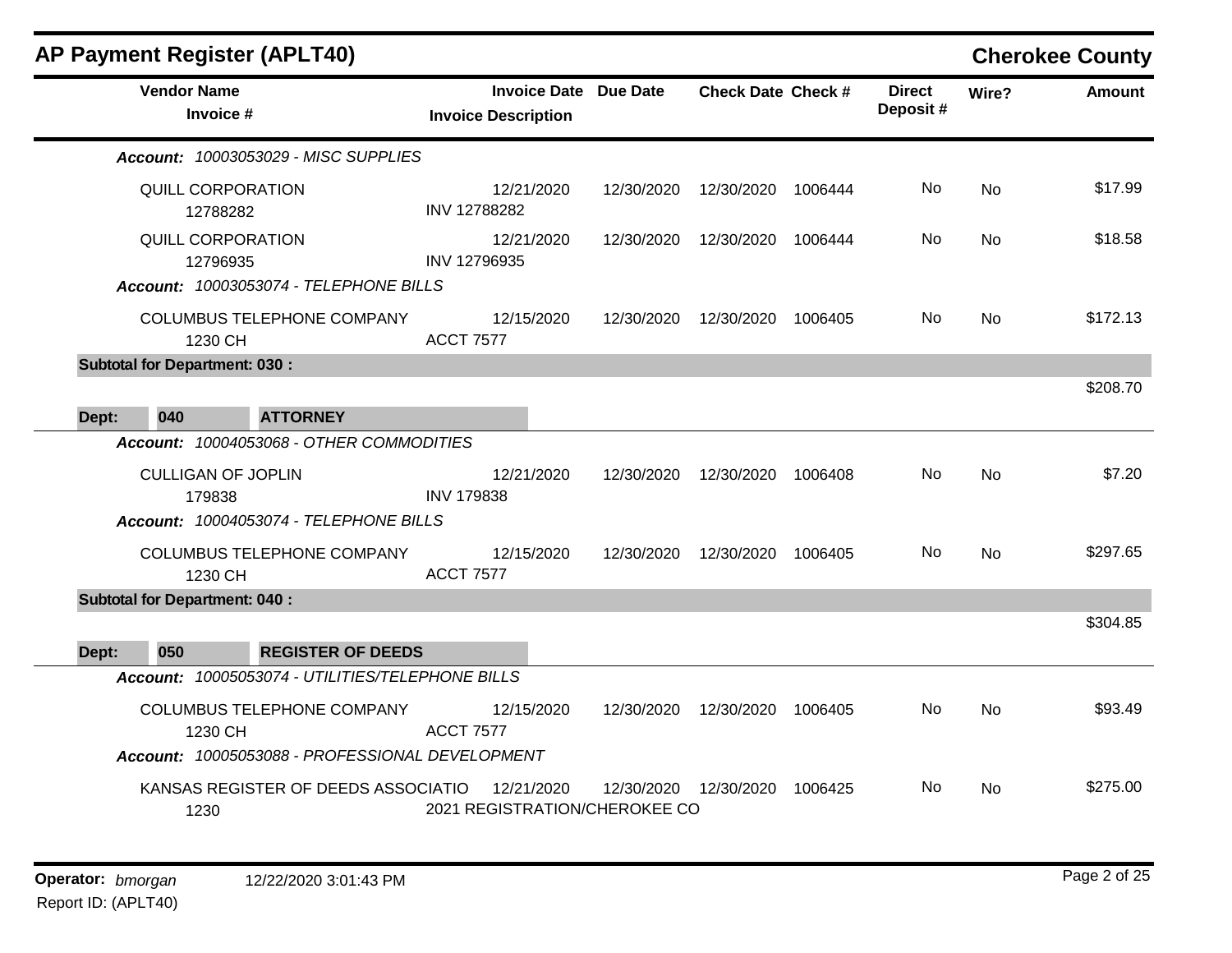| AP Payment Register (APLT40)                         |                                                     |            |                                 |         |                           |           | <b>Cherokee County</b> |
|------------------------------------------------------|-----------------------------------------------------|------------|---------------------------------|---------|---------------------------|-----------|------------------------|
| <b>Vendor Name</b><br>Invoice #                      | Invoice Date Due Date<br><b>Invoice Description</b> |            | <b>Check Date Check #</b>       |         | <b>Direct</b><br>Deposit# | Wire?     | <b>Amount</b>          |
| <b>Subtotal for Department: 050:</b>                 |                                                     |            |                                 |         |                           |           | \$368.49               |
| Dept:<br>060<br><b>SHERIFF &amp; JAIL</b>            |                                                     |            |                                 |         |                           |           |                        |
| Account: 10006053002 - SALARIES                      |                                                     |            |                                 |         |                           |           |                        |
| <b>DENNIS OPLOTNIK</b><br>1230                       | 12/21/2020<br><b>CONTRACT LABOR</b>                 | 12/30/2020 | 12/30/2020 1006409              |         | No.                       | <b>No</b> | \$645.00               |
| Account: 10006053021 - PRINTING/OFFICE SUPPLIES      |                                                     |            |                                 |         |                           |           |                        |
| QUILL CORPORATION<br>12889277                        | 12/15/2020<br>INV 12889227                          |            | 12/30/2020  12/30/2020  1006444 |         | No                        | <b>No</b> | \$253.24               |
| NEWEGG BUSINESS, INC<br>1303114785                   | 12/15/2020<br>INV 1303114785                        | 12/30/2020 | 12/30/2020                      | 1006437 | No                        | No        | \$29.84                |
| Account: 10006053022 - EMPLOYEE UNIFORMS/ACCESSORIES |                                                     |            |                                 |         |                           |           |                        |
| AXON ENTERPRISE, INC.<br>1702832                     | 12/21/2020<br>INV 1702832                           | 12/30/2020 | 12/30/2020 1006387              |         | No                        | No        | \$2,823.00             |
| SOUTHERN UNIFORM & EQUIPMENT<br>111859               | 12/17/2020<br><b>INV 111859</b>                     | 12/30/2020 | 12/30/2020 1006452              |         | No                        | <b>No</b> | \$49.99                |
| Account: 10006053025 - PARTS/VEHICLE REPAIRS         |                                                     |            |                                 |         |                           |           |                        |
| NATALINIS AUTOMOTIVE<br>757402                       | 12/21/2020<br><b>INV 757402</b>                     | 12/30/2020 | 12/30/2020                      | 1006435 | No                        | <b>No</b> | \$159.98               |
| NATALINIS AUTOMOTIVE<br>756588                       | 12/14/2020<br>IN V756588                            | 12/30/2020 | 12/30/2020                      | 1006435 | No                        | No        | \$219.99               |
| NATALINIS AUTOMOTIVE<br>757068                       | 12/21/2020<br><b>INV 757068</b>                     | 12/30/2020 | 12/30/2020                      | 1006435 | No                        | <b>No</b> | \$23.41                |
| NATALINIS AUTOMOTIVE<br>756477                       | 12/14/2020<br><b>INV 756477</b>                     | 12/30/2020 | 12/30/2020 1006435              |         | No                        | No        | \$219.99               |
| Account: 10006053068 - OTHER COMMODITIES             |                                                     |            |                                 |         |                           |           |                        |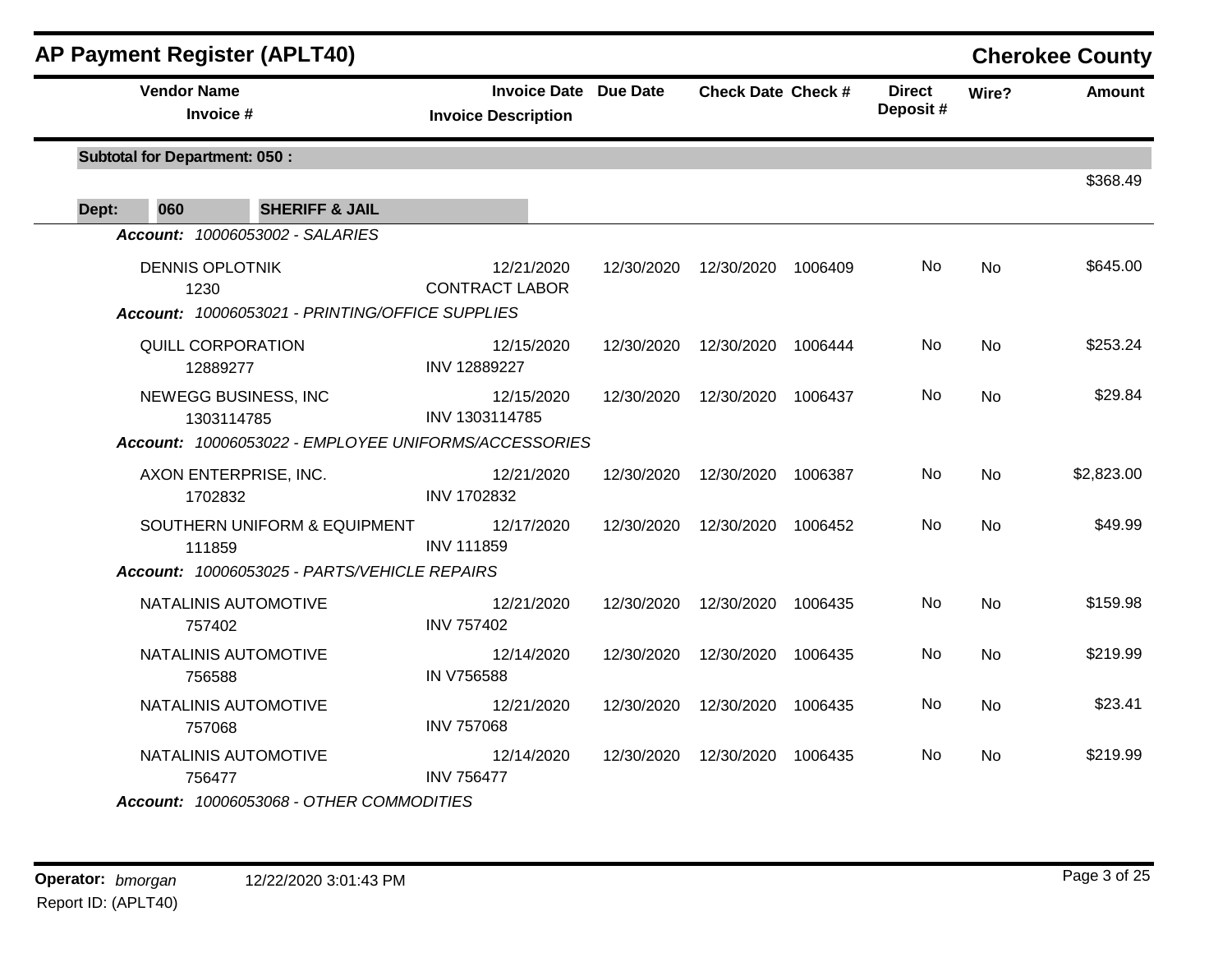| <b>Vendor Name</b><br>Invoice #                                                                                                 | <b>Invoice Date Due Date</b><br><b>Invoice Description</b> |            | <b>Check Date Check #</b>       |         | <b>Direct</b><br>Deposit# | Wire?     | <b>Amount</b> |
|---------------------------------------------------------------------------------------------------------------------------------|------------------------------------------------------------|------------|---------------------------------|---------|---------------------------|-----------|---------------|
| VCA PARKCREST ANIMAL HOSPITAL<br>761271986                                                                                      | 12/14/2020<br>INV 761271986                                | 12/30/2020 | 12/30/2020                      | 1006464 | No                        | <b>No</b> | \$439.04      |
| Account: 10006053071 - COMMUNICATIONS<br>BROOKS-JEFFREY MARKETING, INC<br>196726<br>Account: 10006053072 - GAS, ELECTRIC, WATER | 12/17/2020<br><b>INV 196726</b>                            |            | 12/30/2020  12/30/2020  1006389 |         | No                        | No.       | \$24.00       |
| EMPIRE DISTRICT ELECTRIC COMPANY<br>1230 SH<br>Account: 10006053073 - TRANSPORTATION                                            | 12/15/2020<br>ACCT 643108-13-7                             |            | 12/30/2020  12/30/2020  1006410 |         | No                        | <b>No</b> | \$2,932.02    |
| <b>JIMMY D OBERBECK</b><br>1230<br>Account: 10006053074 - TELEPHONE BILLS                                                       | 12/14/2020<br><b>REIMB/MEAL</b>                            |            | 12/30/2020  12/30/2020  1006422 |         | No                        | <b>No</b> | \$4.77        |
| <b>AT&amp;T MOBILITY</b><br>1230                                                                                                | 12/21/2020<br>ACT 287297386061                             |            | 12/30/2020  12/30/2020  1006386 |         | No                        | <b>No</b> | \$91.10       |
| COLUMBUS TELEPHONE COMPANY<br>1230 SH                                                                                           | 12/15/2020<br><b>ACCT 2963</b>                             | 12/30/2020 | 12/30/2020                      | 1006405 | No.                       | No.       | \$1,585.39    |
| AT&T<br>1230<br>Account: 10006053076 - PROFESSIONAL SERVICES                                                                    | 12/14/2020<br>ACCT 057 412 0295 001                        | 12/30/2020 | 12/30/2020                      | 1006385 | No.                       | No        | \$92.98       |
| <b>CLASS LTD</b><br>000937<br>Account: 10006053080 - MAINTENANCE/BLDGS & GROUNDS                                                | 12/14/2020<br><b>INV 000937</b>                            |            | 12/30/2020  12/30/2020          | 1006400 | No.                       | No        | \$52.80       |
| TRUE VALUE COLUMBUS<br>A425955                                                                                                  | 12/14/2020<br><b>TRANS A425955</b>                         | 12/30/2020 | 12/30/2020                      | 1006462 | No                        | No        | \$57.97       |
| <b>CDL ELECTRIC</b><br>W37945                                                                                                   | 12/15/2020<br><b>INV W37945</b>                            | 12/30/2020 | 12/30/2020                      | 1006392 | No.                       | No.       | \$112.50      |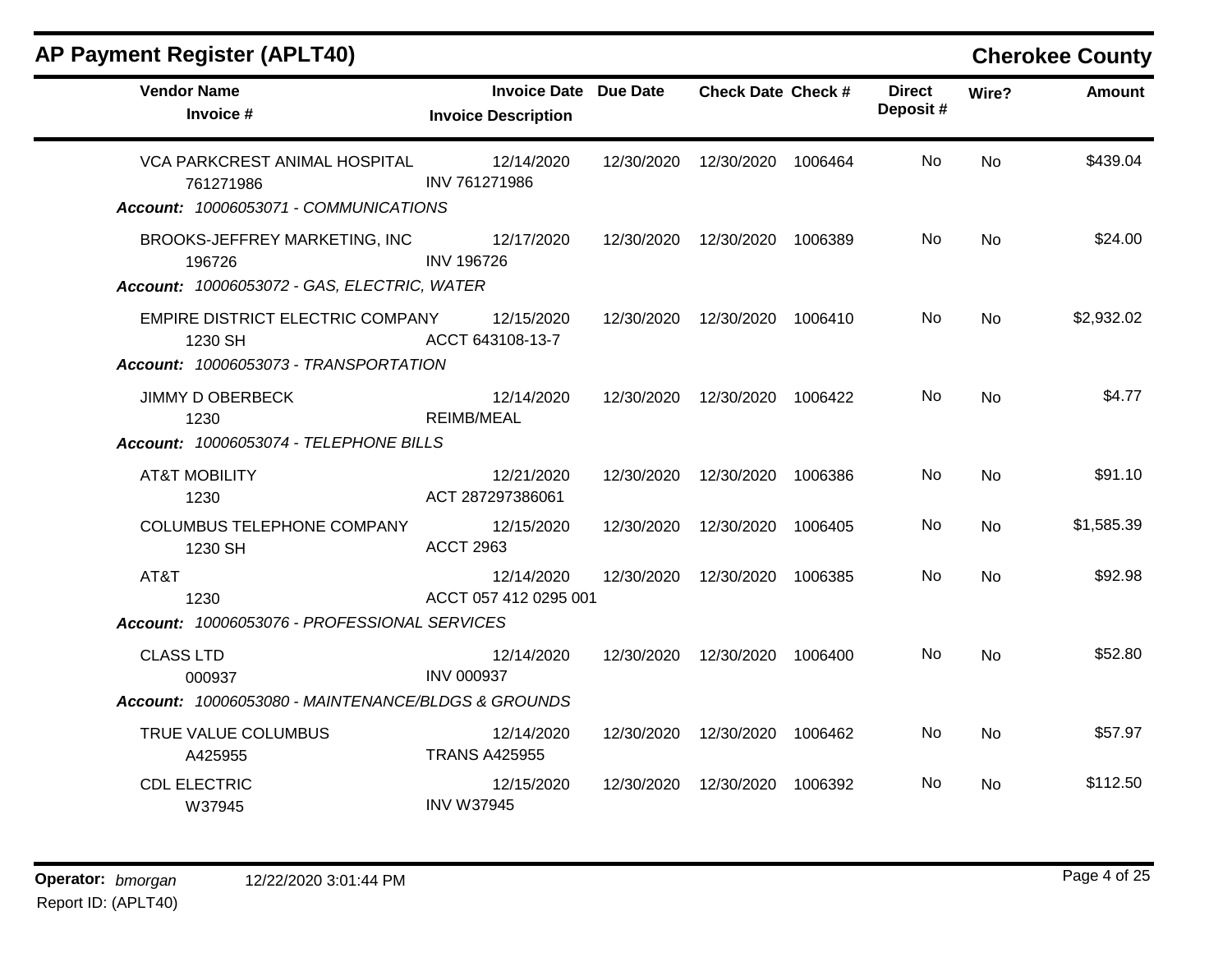| <b>Vendor Name</b><br>Invoice #                                                               | Invoice Date Due Date<br><b>Invoice Description</b> | <b>Check Date Check #</b>       | <b>Direct</b><br>Deposit# | Wire?     | <b>Amount</b> |
|-----------------------------------------------------------------------------------------------|-----------------------------------------------------|---------------------------------|---------------------------|-----------|---------------|
| <b>CINTAS FIRE PROTECTION</b><br>OD74080433                                                   | 12/14/2020<br>INV OD74080433                        | 12/30/2020  12/30/2020  1006398 | No                        | <b>No</b> | \$402.79      |
| <b>CDL ELECTRIC</b><br>W37937                                                                 | 12/15/2020<br><b>INV W37937</b>                     | 12/30/2020  12/30/2020  1006392 | No                        | <b>No</b> | \$801.39      |
| TOTAL COMMUNICATIONS INC<br>505392<br>Account: 10006053083 - EQUIPMENT LEASE/RENTAL           | 12/21/2020<br>INV 505392                            | 12/30/2020  12/30/2020  1006460 | No.                       | <b>No</b> | \$480.00      |
| <b>TOSHIBA FINANCIAL SERVICES</b><br>28287783<br>Account: 10006053088 - CLASSES/TRAINING FEES | 12/17/2020<br>INV 28287783                          | 12/30/2020  12/30/2020  1006459 | No.                       | No        | \$437.90      |
| THE UNIVERSITY OF KANSAS<br>74835B68<br>Account: 10006053129 - MISCELLANEOUS                  | 12/15/2020<br>INV 74835B68                          | 12/30/2020  12/30/2020  1006458 | No.                       | <b>No</b> | \$70.00       |
| COPY PRODUCTS INC<br>350291<br><b>Account: 10006053299 - S.P.A.R.K Planning</b>               | 12/14/2020<br>INV 350291                            | 12/30/2020  12/30/2020  1006407 | No.                       | <b>No</b> | \$1,490.00    |
| CAMFIL USA, INC<br>30200545                                                                   | 12/14/2020<br>INV 30200545                          | 12/30/2020  12/30/2020  1006391 | No                        | <b>No</b> | \$18,885.79   |
| <b>ARNETT GLASS</b><br>1443                                                                   | 12/14/2020<br><b>INV 1443</b>                       | 12/30/2020  12/30/2020  1006383 | No                        | <b>No</b> | \$28,872.00   |
| CMI INC<br>8037686                                                                            | 12/14/2020<br>INV 8037686                           | 12/30/2020  12/30/2020  1006403 | No.                       | <b>No</b> | \$425.00      |
| <b>SEK URGENT CARE</b><br>4013894                                                             | 12/21/2020<br>INV 4013894                           | 12/30/2020  12/30/2020  1006451 | No                        | No        | \$625.00      |
| TBS ELECTRONICS, INC<br>00107581                                                              | 12/14/2020<br>INV 00107581                          | 12/30/2020  12/30/2020  1006456 | No.                       | No        | \$2,575.00    |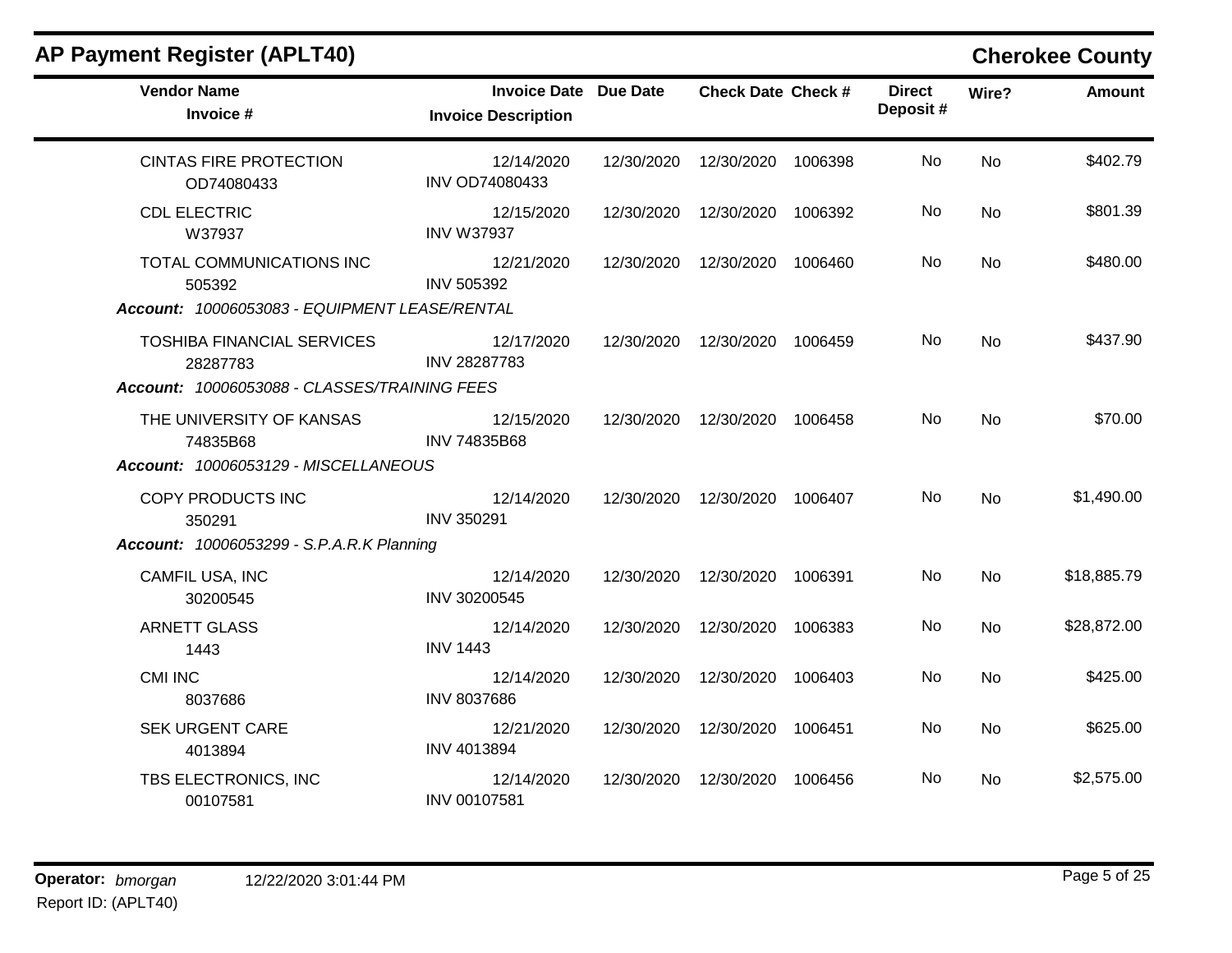| <b>AP Payment Register (APLT40)</b>                                                   | <b>Cherokee County</b><br><b>Vendor Name</b><br><b>Invoice Date Due Date</b><br><b>Check Date Check #</b><br><b>Direct</b><br>Deposit#<br>Invoice #<br><b>Invoice Description</b><br>12/30/2020<br>No.<br>CAMFIL USA, INC<br>12/14/2020<br>12/30/2020<br>1006391<br>INV 30200546<br>30200546<br><b>CINTAS CORP</b><br>12/30/2020<br>No<br>12/14/2020<br>12/30/2020<br>1006397<br>INV 8404903552<br>8404903552<br>Account: 10006053737 - INMATE PERSONAL ITEMS<br><b>CHARM-TEX INC</b><br>12/17/2020<br>12/30/2020<br>12/30/2020<br>1006394<br>No<br>INV 0236746<br>0236746<br><b>TURNKEY CORRECTIONS</b><br>No<br>12/21/2020<br>12/30/2020<br>12/30/2020<br>1006463<br>INV 10014291<br>10014291 |            |            |         |     |           |               |
|---------------------------------------------------------------------------------------|-------------------------------------------------------------------------------------------------------------------------------------------------------------------------------------------------------------------------------------------------------------------------------------------------------------------------------------------------------------------------------------------------------------------------------------------------------------------------------------------------------------------------------------------------------------------------------------------------------------------------------------------------------------------------------------------------|------------|------------|---------|-----|-----------|---------------|
|                                                                                       |                                                                                                                                                                                                                                                                                                                                                                                                                                                                                                                                                                                                                                                                                                 |            |            |         |     | Wire?     | <b>Amount</b> |
|                                                                                       |                                                                                                                                                                                                                                                                                                                                                                                                                                                                                                                                                                                                                                                                                                 |            |            |         |     | <b>No</b> | \$1,381.91    |
|                                                                                       |                                                                                                                                                                                                                                                                                                                                                                                                                                                                                                                                                                                                                                                                                                 |            |            |         |     | <b>No</b> | \$441.83      |
|                                                                                       |                                                                                                                                                                                                                                                                                                                                                                                                                                                                                                                                                                                                                                                                                                 |            |            |         |     | <b>No</b> | \$120.33      |
|                                                                                       |                                                                                                                                                                                                                                                                                                                                                                                                                                                                                                                                                                                                                                                                                                 |            |            |         |     | <b>No</b> | \$1,886.80    |
| CITY TELE COIN COMPANY INC<br>24002<br>Account: 10006053786 - INMATE MEDICAL          | 12/15/2020<br><b>INV 24002</b>                                                                                                                                                                                                                                                                                                                                                                                                                                                                                                                                                                                                                                                                  | 12/30/2020 | 12/30/2020 | 1006399 | No. | <b>No</b> | \$3,000.00    |
| <b>CLIA LABORATORY PROGRAM</b><br>1230                                                | 12/14/2020<br>ID 17D2167017                                                                                                                                                                                                                                                                                                                                                                                                                                                                                                                                                                                                                                                                     | 12/30/2020 | 12/30/2020 | 1006402 | No  | <b>No</b> | \$180.00      |
| <b>EVAN'S HEALTH MART DRUG</b><br>1230                                                | 12/14/2020<br><b>INMATE MEDICAL</b>                                                                                                                                                                                                                                                                                                                                                                                                                                                                                                                                                                                                                                                             | 12/30/2020 | 12/30/2020 | 1006413 | No  | <b>No</b> | \$2,939.91    |
| <b>Subtotal for Department: 060:</b>                                                  |                                                                                                                                                                                                                                                                                                                                                                                                                                                                                                                                                                                                                                                                                                 |            |            |         |     |           | \$74,832.66   |
| 070<br><b>DISTRICT COURT</b><br>Dept:<br>Account: 10007053073 - TRANSPORTATION        |                                                                                                                                                                                                                                                                                                                                                                                                                                                                                                                                                                                                                                                                                                 |            |            |         |     |           |               |
| <b>MAC YOUNG</b><br>1230<br>Account: 10007053074 - TELEPHONE BILLS                    | 12/21/2020<br><b>INV 1187</b>                                                                                                                                                                                                                                                                                                                                                                                                                                                                                                                                                                                                                                                                   | 12/30/2020 | 12/30/2020 | 1006428 | No. | <b>No</b> | \$136.70      |
| COLUMBUS TELEPHONE COMPANY<br>1230 CH<br>Account: 10007053076 - PROFESSIONAL SERVICES | 12/15/2020<br><b>ACCT 7577</b>                                                                                                                                                                                                                                                                                                                                                                                                                                                                                                                                                                                                                                                                  | 12/30/2020 | 12/30/2020 | 1006405 | No  | <b>No</b> | \$513.39      |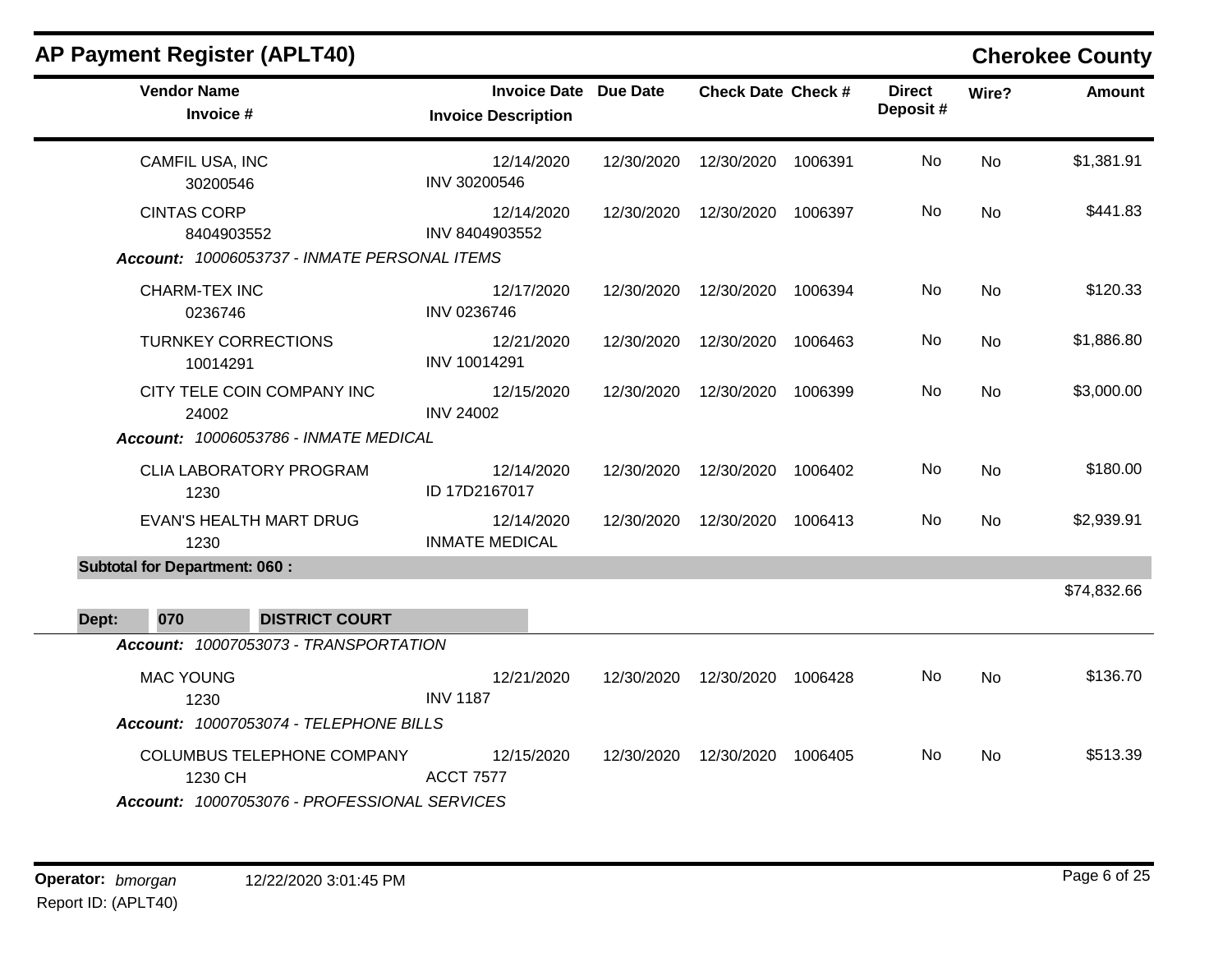| <b>Vendor Name</b><br>Invoice #                                                   | <b>Invoice Date</b><br><b>Invoice Description</b> | Due Date   | <b>Check Date Check #</b> |         | <b>Direct</b><br>Deposit# | Wire?     | <b>Amount</b> |
|-----------------------------------------------------------------------------------|---------------------------------------------------|------------|---------------------------|---------|---------------------------|-----------|---------------|
| <b>ROBERT E MYERS</b><br>7686<br><b>Account: 10007053299 - S.P.A.R.K Planning</b> | 12/21/2020<br><b>INV 7686</b>                     | 12/30/2020 | 12/30/2020                | 1006447 | No                        | <b>No</b> | \$177.00      |
| ADVANTAGE COMPUTER ENTERPRISES IN<br>81063                                        | 12/21/2020<br><b>INV 81063</b>                    | 12/30/2020 | 12/30/2020                | 1006380 | No.                       | <b>No</b> | \$4,312.50    |
| ADVANTAGE COMPUTER ENTERPRISES IN<br>Q43438                                       | 12/21/2020<br><b>INV Q43438</b>                   | 12/30/2020 | 12/30/2020                | 1006380 | No                        | <b>No</b> | \$8,000.00    |
| ADVANTAGE COMPUTER ENTERPRISES IN<br>Q43437                                       | 12/21/2020<br><b>INV Q43437</b>                   | 12/30/2020 | 12/30/2020                | 1006380 | No.                       | <b>No</b> | \$10,581.00   |
| <b>Subtotal for Department: 070:</b><br>080<br><b>COURTHOUSE</b><br>Dept:         |                                                   |            |                           |         |                           |           | \$23,720.59   |
| Account: 10008053021 - PRINTING/OFFICE SUPPLIES                                   |                                                   |            |                           |         |                           |           |               |
| PITNEY BOWES PURCHASE POWER<br>1230                                               | 12/14/2020<br>ACCT 8000-9000-0557-1587            | 12/30/2020 | 12/30/2020                | 1006440 | No                        | <b>No</b> | \$6,027.00    |
| CALIBRATED FORMS CO., INC<br>49622571                                             | 12/21/2020<br>INV 49622571                        | 12/30/2020 | 12/30/2020                | 1006390 | No                        | <b>No</b> | \$387.60      |
| <b>Account: 10008053029 - MISC SUPPLIES</b>                                       |                                                   |            |                           |         |                           |           |               |
| <b>MYRA CARLISLE FRAZIER</b><br>1230                                              | 12/21/2020<br><b>REIMB/PLAQUES</b>                | 12/30/2020 | 12/30/2020                | 1006434 | No                        | <b>No</b> | \$39.24       |
| Account: 10008053040 - JANITORIAL SUPPLIES                                        |                                                   |            |                           |         |                           |           |               |
| <b>CINTAS #459</b><br>4069625035                                                  | 12/14/2020<br>INV 4069625035                      | 12/30/2020 | 12/30/2020                | 1006396 | <b>No</b>                 | <b>No</b> | \$58.26       |
| <b>CINTAS #459</b><br>4070273858                                                  | 12/17/2020<br>INV 4070273858                      | 12/30/2020 | 12/30/2020                | 1006396 | No                        | <b>No</b> | \$58.26       |
| TRUE VALUE COLUMBUS<br>A424495                                                    | 12/14/2020<br><b>TRANS A424495</b>                | 12/30/2020 | 12/30/2020                | 1006462 | <b>No</b>                 | <b>No</b> | \$17.98       |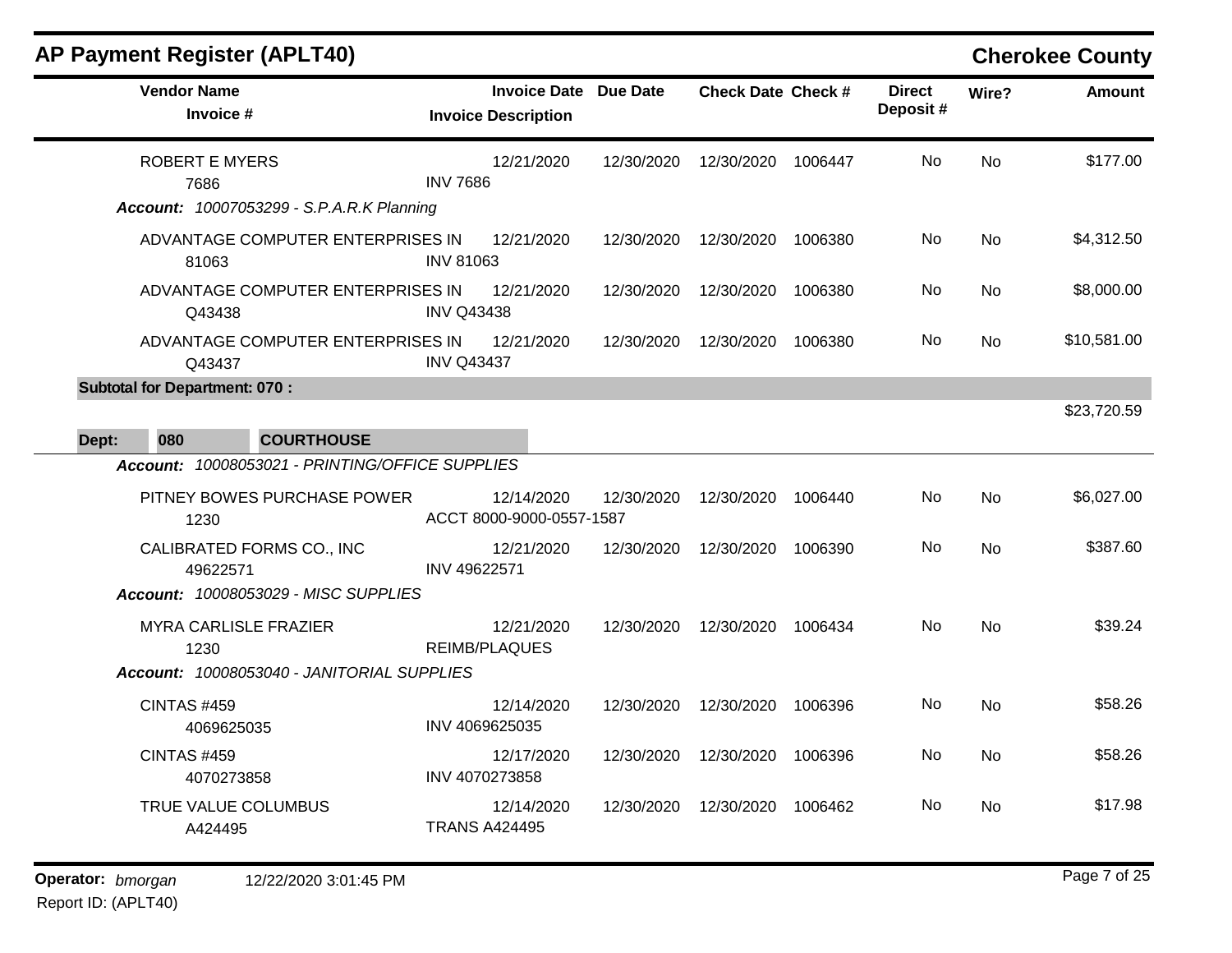| <b>AP Payment Register (APLT40)</b>                                                           |                                                            |                                 |                           |           | <b>Cherokee County</b> |
|-----------------------------------------------------------------------------------------------|------------------------------------------------------------|---------------------------------|---------------------------|-----------|------------------------|
| <b>Vendor Name</b><br>Invoice #                                                               | <b>Invoice Date Due Date</b><br><b>Invoice Description</b> | <b>Check Date Check #</b>       | <b>Direct</b><br>Deposit# | Wire?     | <b>Amount</b>          |
| ETTINGER'S OFFICE SUPPLY<br>534423-1<br>Account: 10008053042 - BREAKROOM SUPPLIES             | 12/14/2020<br>INV 534423-1                                 | 12/30/2020  12/30/2020  1006412 | No.                       | <b>No</b> | \$71.01                |
| <b>CULLIGAN OF JOPLIN</b><br>179864<br>Account: 10008053072 - GAS, ELECTRIC, WATER            | 12/14/2020<br><b>INV 179864</b>                            | 12/30/2020  12/30/2020  1006408 | No.                       | <b>No</b> | \$19.60                |
| PRO SOLUTIONS, LLC<br>202011064<br>Account: 10008053074 - UTILITIES/TELEPHONE BILLS           | 12/14/2020<br>INV 2020-11-064                              | 12/30/2020  12/30/2020  1006441 | No                        | <b>No</b> | \$277.10               |
| COLUMBUS TELEPHONE COMPANY<br>1230 CH<br>Account: 10008053079 - MAINT/REPAIRS MACH/EQUIP      | 12/15/2020<br><b>ACCT 7577</b>                             | 12/30/2020  12/30/2020  1006405 | No.                       | No        | \$1,038.06             |
| BLUE VALLEY PUBLIC SAFETY, INC<br>15286<br>Account: 10008053080 - MAINTENANCE/BLDGS & GROUNDS | 12/14/2020<br><b>INV 15286</b>                             | 12/30/2020  12/30/2020  1006388 | No.                       | <b>No</b> | \$10,386.00            |
| TOUCHTON ELECTRIC INC<br>56817<br>Account: 10008053083 - EQUIPMENT LEASE/RENTAL               | 12/15/2020<br><b>INV 56817</b>                             | 12/30/2020  12/30/2020  1006461 | No.                       | No.       | \$34.00                |
| <b>PITNEY BOWES</b><br>1230 CH                                                                | 12/16/2020<br>ACCT 0011679192                              | 12/30/2020  12/30/2020  1006439 | No.                       | <b>No</b> | \$1,573.68             |
| PITNEY BOWES<br>1230<br>Account: 10008053089 - OTHER CONTRACTUAL                              | 12/14/2020<br>ACCT 001679192                               | 12/30/2020  12/30/2020  1006439 | No.                       | No        | \$1,573.68             |
| <b>FORENSIC MEDICAL</b><br>16607<br><b>Account: 10008053299 - S.P.A.R.K Planning</b>          | 12/15/2020<br><b>INV 16607</b>                             | 12/30/2020  12/30/2020  1006416 | No.                       | <b>No</b> | \$5,550.00             |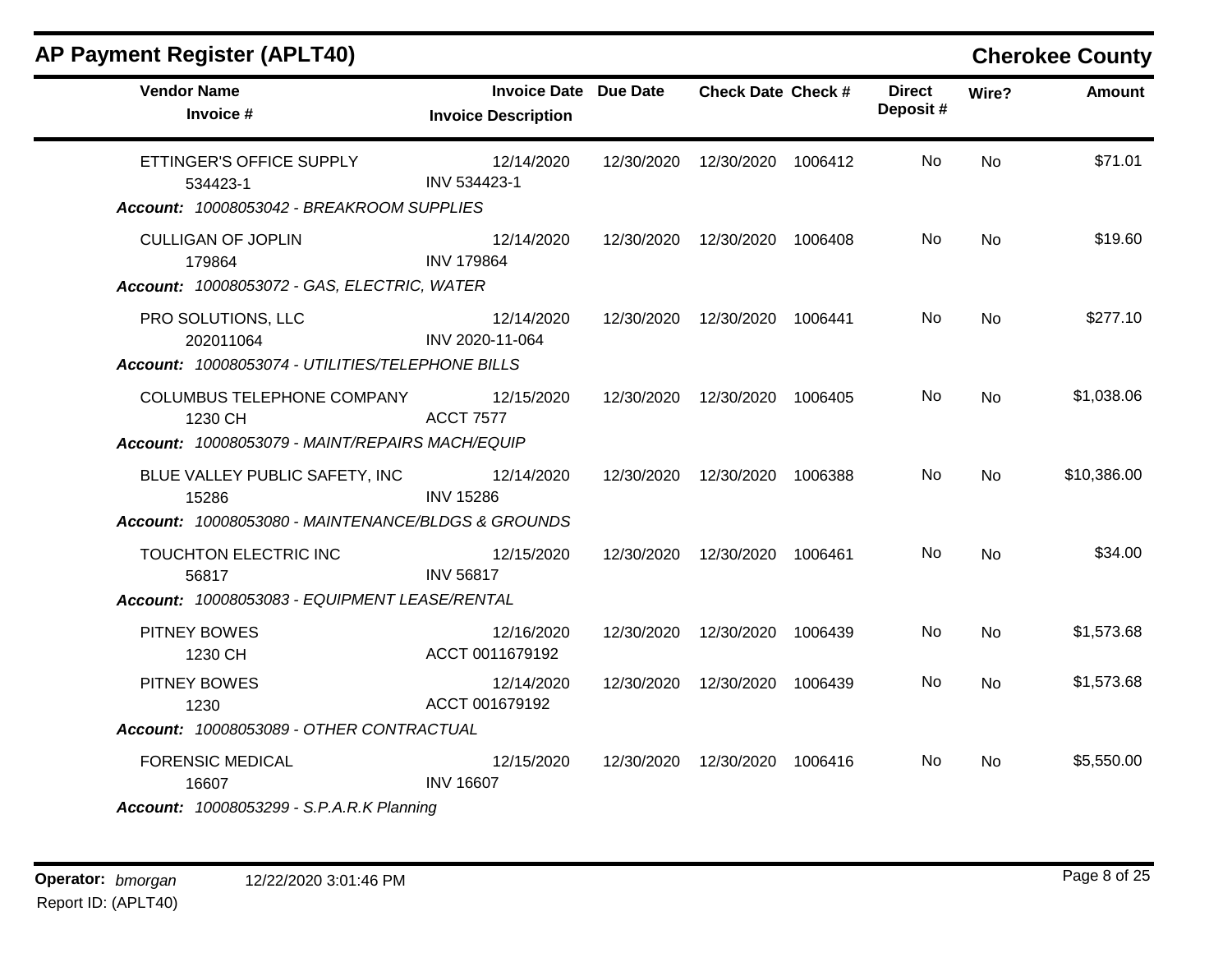|       | <b>AP Payment Register (APLT40)</b>                                                       |                   |                                                            |            |                           |         |                           |           | <b>Cherokee County</b> |
|-------|-------------------------------------------------------------------------------------------|-------------------|------------------------------------------------------------|------------|---------------------------|---------|---------------------------|-----------|------------------------|
|       | <b>Vendor Name</b><br>Invoice #                                                           |                   | <b>Invoice Date Due Date</b><br><b>Invoice Description</b> |            | <b>Check Date Check #</b> |         | <b>Direct</b><br>Deposit# | Wire?     | <b>Amount</b>          |
|       | <b>STRONGHOLD DATA</b><br>34513                                                           | INV 00107581      | 12/15/2020                                                 | 12/30/2020 | 12/30/2020                | 1006455 | No                        | <b>No</b> | \$13,654.80            |
|       | <b>CHAPMAN'S LOCKSMITHING</b><br>731                                                      | <b>INV 731</b>    | 12/17/2020                                                 | 12/30/2020 | 12/30/2020                | 1006393 | No                        | <b>No</b> | \$45.00                |
|       | TBS ELECTRONICS, INC<br>200251                                                            | <b>INV 200251</b> | 12/21/2020                                                 | 12/30/2020 | 12/30/2020                | 1006456 | No                        | No.       | \$5,095.00             |
|       | <b>STRONGHOLD DATA</b><br>34532                                                           | <b>INV 34532</b>  | 12/17/2020                                                 | 12/30/2020 | 12/30/2020                | 1006455 | No                        | <b>No</b> | \$1,015.00             |
|       | <b>STRONGHOLD DATA</b><br>34522                                                           | <b>INV 34522</b>  | 12/15/2020                                                 | 12/30/2020 | 12/30/2020                | 1006455 | No                        | <b>No</b> | \$130.00               |
|       | STRONGHOLD DATA<br>34514                                                                  | <b>INV 34514</b>  | 12/14/2020                                                 | 12/30/2020 | 12/30/2020                | 1006455 | No                        | No        | \$2,560.67             |
|       | <b>Subtotal for Department: 080:</b>                                                      |                   |                                                            |            |                           |         |                           |           |                        |
| Dept: | 090<br><b>EMERGENCY PREPAREDNESS</b>                                                      |                   |                                                            |            |                           |         |                           |           | \$49,611.94            |
|       | Account: 10009053025 - PARTS/VEHICLE REPAIRS                                              |                   |                                                            |            |                           |         |                           |           |                        |
|       | MIKE CARPINO FORD MERCURY INC<br>113601                                                   | <b>INV 113601</b> | 12/14/2020                                                 | 12/30/2020 | 12/30/2020                | 1006433 | No                        | <b>No</b> | \$316.06               |
|       | Account: 10009053072 - GAS, ELECTRIC, WATER                                               |                   |                                                            |            |                           |         |                           |           |                        |
|       | EMPIRE DISTRICT ELECTRIC COMPANY<br>1230                                                  |                   | 12/14/2020<br>ACCT 122003-60-01                            | 12/30/2020 | 12/30/2020                | 1006410 | No                        | No        | \$107.05               |
|       | <b>EVERGY</b><br>1230                                                                     |                   | 12/7/2020<br>ACCT 2457329745                               | 12/30/2020 | 12/30/2020                | 1006414 | No                        | <b>No</b> | \$34.15                |
|       | Account: 10009053074 - TELEPHONE BILLS                                                    |                   |                                                            |            |                           |         |                           |           |                        |
|       | COLUMBUS TELEPHONE COMPANY<br>1230 CH<br><b>Account: 10009053299 - S.P.A.R.K Planning</b> | <b>ACCT 7577</b>  | 12/15/2020                                                 | 12/30/2020 | 12/30/2020                | 1006405 | No                        | No.       | \$86.90                |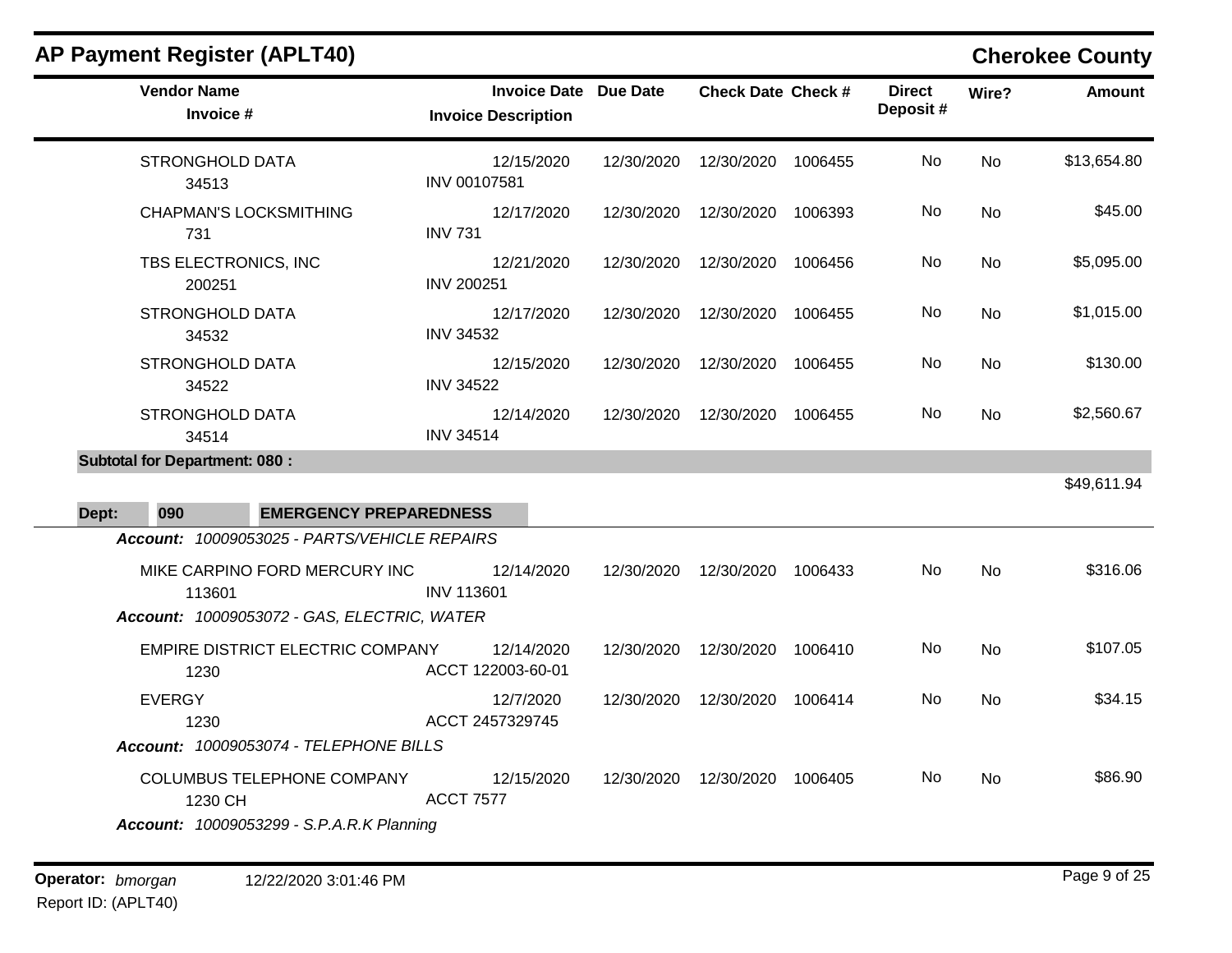| <b>AP Payment Register (APLT40)</b>         |                                                            |            |                           |         |                           |                                                                 | <b>Cherokee County</b> |
|---------------------------------------------|------------------------------------------------------------|------------|---------------------------|---------|---------------------------|-----------------------------------------------------------------|------------------------|
| <b>Vendor Name</b><br>Invoice #             | <b>Invoice Date Due Date</b><br><b>Invoice Description</b> |            | <b>Check Date Check #</b> |         | <b>Direct</b><br>Deposit# | Wire?                                                           | <b>Amount</b>          |
| <b>CDL ELECTRIC</b><br>W38293               | 12/21/2020<br><b>INV W38293</b>                            | 12/30/2020 | 12/30/2020                | 1006392 | No                        | No<br>No<br>No<br>No<br>No<br>No<br>No<br>No<br>No<br><b>No</b> | \$4,589.30             |
| <b>STRONGHOLD DATA</b><br>34531             | 12/17/2020<br><b>INV 34531</b>                             | 12/30/2020 | 12/30/2020                | 1006455 | No                        |                                                                 | \$910.00               |
| <b>STRONGHOLD DATA</b><br>34523             | 12/17/2020<br><b>INV 34523</b>                             | 12/30/2020 | 12/30/2020                | 1006455 | No                        |                                                                 | \$18,587.21            |
| CAMFIL USA, INC<br>30200515                 | 12/14/2020<br>INV 30200515                                 | 12/30/2020 | 12/30/2020                | 1006391 | No                        |                                                                 | \$2,386.16             |
| <b>ARVEST BANK</b><br>1230                  | 12/21/2020<br>ACCT 44856301141902                          | 12/30/2020 | 12/30/2020                | 1006384 | No                        |                                                                 | \$3,289.02             |
| <b>ARVEST BANK</b><br>1230 911              | 12/21/2020<br>ACCT 44856301141894                          | 12/30/2020 | 12/30/2020                | 1006384 | No                        |                                                                 | \$20,682.07            |
| TBS ELECTRONICS, INC<br>200252              | 12/21/2020<br><b>INV 200252</b>                            | 12/30/2020 | 12/30/2020                | 1006456 | No                        |                                                                 | \$4,389.52             |
| TBS ELECTRONICS, INC<br>200250              | 12/21/2020<br><b>INV 200250</b>                            | 12/30/2020 | 12/30/2020                | 1006456 | No                        |                                                                 | \$2,592.00             |
| MIDWEST CARD AND ID SOLUTIONS<br>28045      | 12/21/2020<br><b>INV 28045</b>                             | 12/30/2020 | 12/30/2020                | 1006432 | No                        |                                                                 | \$7,393.72             |
| <b>Subtotal for Department: 090:</b>        |                                                            |            |                           |         |                           |                                                                 |                        |
| 095<br><b>HUMAN RESOURCE</b><br>Dept:       |                                                            |            |                           |         |                           |                                                                 | \$65,363.16            |
| Account: 10009553074 - TELEPHONE BILLS      |                                                            |            |                           |         |                           |                                                                 |                        |
| COLUMBUS TELEPHONE COMPANY<br>1230 CH       | 12/15/2020<br><b>ACCT 7577</b>                             | 12/30/2020 | 12/30/2020                | 1006405 | No                        |                                                                 | \$40.10                |
| <b>Subtotal for Department: 095:</b>        |                                                            |            |                           |         |                           |                                                                 |                        |
| 150<br><b>COMPUTER PROGRAMMING</b><br>Dept: |                                                            |            |                           |         |                           |                                                                 | \$40.10                |
| Operator: bmorgan<br>12/22/2020 3:01:47 PM  |                                                            |            |                           |         |                           |                                                                 | Page 10 of 25          |

## Report ID: (APLT40)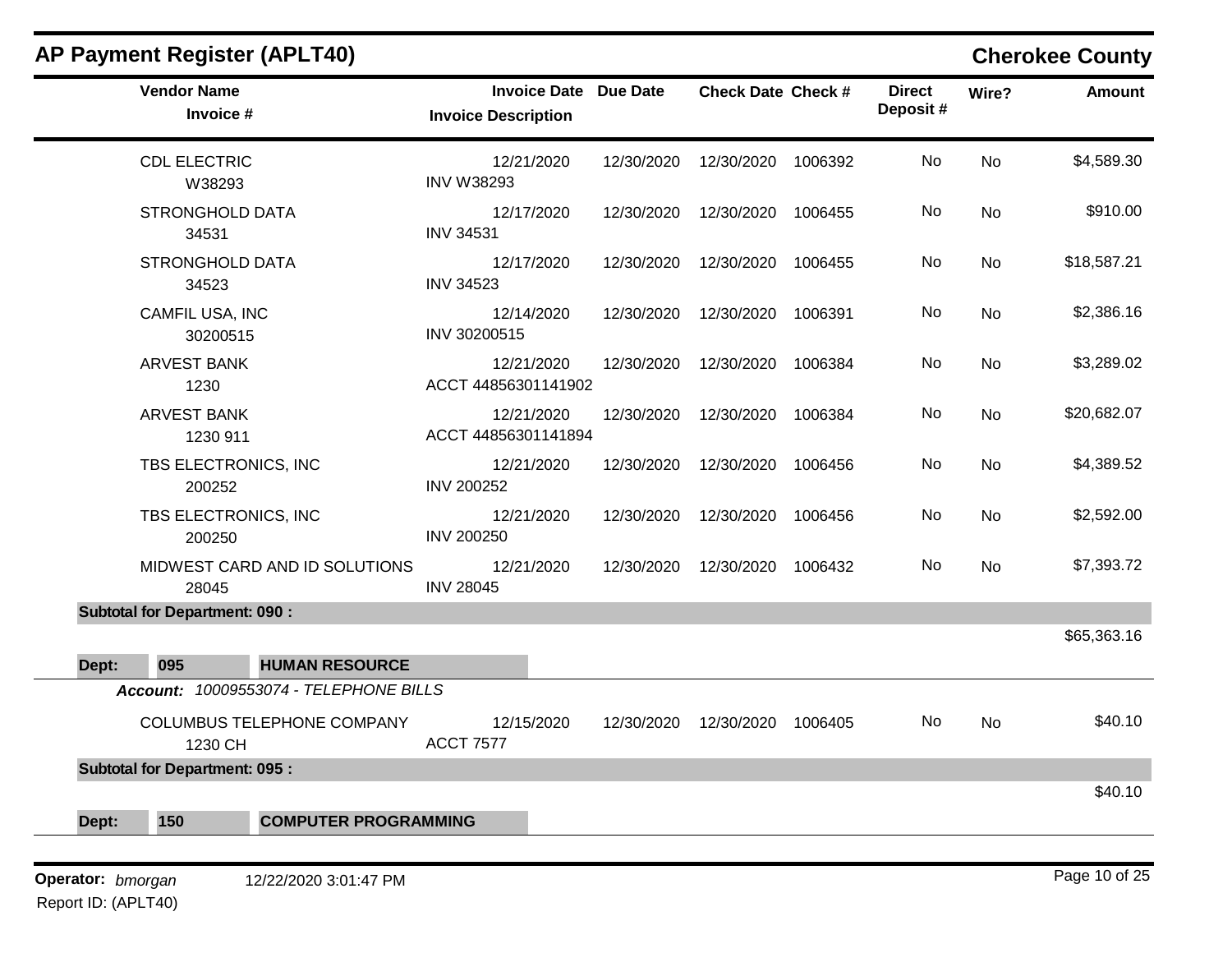|       |                                      | <b>AP Payment Register (APLT40)</b>      |                  |                                                            |            |                           |         |                           |                | <b>Cherokee County</b> |
|-------|--------------------------------------|------------------------------------------|------------------|------------------------------------------------------------|------------|---------------------------|---------|---------------------------|----------------|------------------------|
|       | <b>Vendor Name</b><br>Invoice #      |                                          |                  | <b>Invoice Date Due Date</b><br><b>Invoice Description</b> |            | <b>Check Date Check #</b> |         | <b>Direct</b><br>Deposit# | Wire?          | Amount                 |
|       |                                      | Account: 10015053074 - TELEPHONE BILLS   |                  |                                                            |            |                           |         |                           |                |                        |
|       | 1230 CH                              | <b>COLUMBUS TELEPHONE COMPANY</b>        | <b>ACCT 7577</b> | 12/15/2020                                                 | 12/30/2020 | 12/30/2020                | 1006405 | No.                       | N <sub>o</sub> | \$120.00               |
|       |                                      | Account: 10015053089 - OTHER CONTRACTUAL |                  |                                                            |            |                           |         |                           |                |                        |
|       | NEX-TECH<br>1230                     |                                          | ACCT 403167      | 12/21/2020                                                 | 12/30/2020 | 12/30/2020                | 1006438 | No.                       | <b>No</b>      | \$2.50                 |
|       | <b>Subtotal for Department: 150:</b> |                                          |                  |                                                            |            |                           |         |                           |                |                        |
| Dept: | 170                                  | <b>JUVENILE DETENTION</b>                |                  |                                                            |            |                           |         |                           |                | \$122.50               |
|       |                                      | Account: 10017053089 - OTHER CONTRACTUAL |                  |                                                            |            |                           |         |                           |                |                        |
|       | 6838                                 | SEK REGIONAL JUVENILE DETENTION CTR      | <b>INV 6838</b>  | 12/16/2020                                                 | 12/30/2020 | 12/30/2020                | 1006450 | No.                       | <b>No</b>      | \$8,939.00             |
|       | <b>Subtotal for Department: 170:</b> |                                          |                  |                                                            |            |                           |         |                           |                |                        |
|       |                                      |                                          |                  |                                                            |            |                           |         |                           |                | \$8,939.00             |
| Dept: | 190                                  | 911 MAPPING                              |                  |                                                            |            |                           |         |                           |                |                        |
|       |                                      | Account: 10019053074 - TELEPHONE BILLS   |                  |                                                            |            |                           |         |                           |                |                        |
|       | 1230 CH                              | COLUMBUS TELEPHONE COMPANY               | <b>ACCT 7577</b> | 12/15/2020                                                 | 12/30/2020 | 12/30/2020                | 1006405 | No                        | <b>No</b>      | \$104.92               |
|       | <b>Subtotal for Department: 190:</b> |                                          |                  |                                                            |            |                           |         |                           |                |                        |
|       |                                      |                                          |                  |                                                            |            |                           |         |                           |                | \$104.92               |
| Dept: | 210                                  | <b>GIS INFO HANDLING SYSTEM</b>          |                  |                                                            |            |                           |         |                           |                |                        |
|       |                                      | Account: 10021053089 - OTHER CONTRACTUAL |                  |                                                            |            |                           |         |                           |                |                        |
|       | 93948267                             | ENVIRONMENTAL SYSTEMS RESEARCH INS       | INV 93948267     | 12/14/2020                                                 | 12/30/2020 | 12/30/2020                | 1006411 | No.                       | <b>No</b>      | \$1,350.00             |
|       | <b>Subtotal for Department: 210:</b> |                                          |                  |                                                            |            |                           |         |                           |                |                        |
|       |                                      |                                          |                  |                                                            |            |                           |         |                           |                | \$1,350.00             |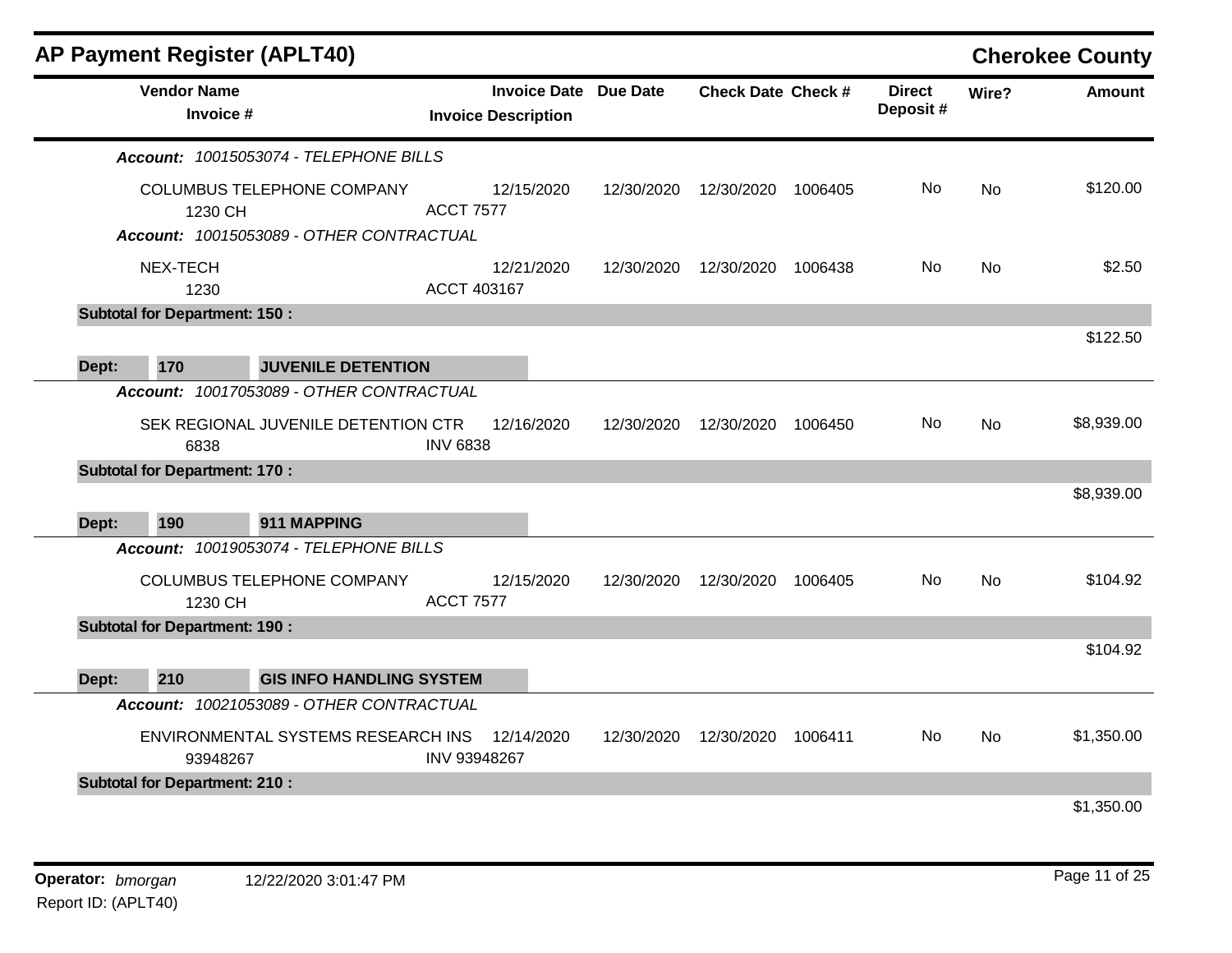| <b>AP Payment Register (APLT40)</b> |                                |                                               |                                                            |            |                           |         |                           | <b>Cherokee County</b> |               |
|-------------------------------------|--------------------------------|-----------------------------------------------|------------------------------------------------------------|------------|---------------------------|---------|---------------------------|------------------------|---------------|
|                                     |                                | <b>Vendor Name</b><br>Invoice #               | <b>Invoice Date Due Date</b><br><b>Invoice Description</b> |            | <b>Check Date Check #</b> |         | <b>Direct</b><br>Deposit# | Wire?                  | <b>Amount</b> |
|                                     | <b>Subtotal for Fund: 100:</b> |                                               |                                                            |            |                           |         |                           |                        |               |
|                                     |                                |                                               |                                                            |            |                           |         |                           |                        | \$225,581.84  |
| Fund:                               | 102                            | <b>COUNTY EQUIPMENT RES</b>                   |                                                            |            |                           |         |                           |                        |               |
|                                     | 000<br>Dept:                   | <b>NON-DEPARTMENTAL</b>                       |                                                            |            |                           |         |                           |                        |               |
|                                     |                                | Account: 10200053300 - MISC PAID OUT          |                                                            |            |                           |         |                           |                        |               |
|                                     |                                | <b>STRONGHOLD DATA</b><br>34498               | 12/14/2020<br><b>INV 34498</b>                             | 12/30/2020 | 12/30/2020                | 1006455 | No                        | <b>No</b>              | \$1,682.08    |
|                                     |                                | <b>Subtotal for Department: 000:</b>          |                                                            |            |                           |         |                           |                        |               |
|                                     |                                |                                               |                                                            |            |                           |         |                           |                        | \$1,682.08    |
|                                     | <b>Subtotal for Fund: 102:</b> |                                               |                                                            |            |                           |         |                           |                        | \$1,682.08    |
|                                     | 106                            | <b>CLERK TECHNOLOGY FUN</b>                   |                                                            |            |                           |         |                           |                        |               |
| Fund:                               |                                |                                               |                                                            |            |                           |         |                           |                        |               |
|                                     | 000<br>Dept:                   | <b>NON-DEPARTMENTAL</b>                       |                                                            |            |                           |         |                           |                        |               |
|                                     |                                | Account: 10600053093 - OFFICE FURNITURE/EQUIP |                                                            |            |                           |         |                           |                        |               |
|                                     |                                | <b>STRONGHOLD DATA</b>                        | 12/21/2020                                                 | 12/30/2020 | 12/30/2020                | 1006455 | No                        | <b>No</b>              | \$371.31      |
|                                     |                                | 34519<br>Account: 10600053300 - MISC PAID OUT | <b>INV 34519</b>                                           |            |                           |         |                           |                        |               |
|                                     |                                | <b>STRONGHOLD DATA</b><br>33794               | 12/14/2020<br><b>INV 33794</b>                             | 12/30/2020 | 12/30/2020                | 1006455 | No                        | No                     | \$103.85      |
|                                     |                                | <b>Subtotal for Department: 000:</b>          |                                                            |            |                           |         |                           |                        |               |
|                                     |                                |                                               |                                                            |            |                           |         |                           |                        | \$475.16      |
|                                     | <b>Subtotal for Fund: 106:</b> |                                               |                                                            |            |                           |         |                           |                        |               |
|                                     |                                |                                               |                                                            |            |                           |         |                           |                        | \$475.16      |
| Fund:                               | 110                            | <b>ROAD AND BRIDGE</b>                        |                                                            |            |                           |         |                           |                        |               |
|                                     | 000<br>Dept:                   | <b>NON-DEPARTMENTAL</b>                       |                                                            |            |                           |         |                           |                        |               |
|                                     |                                |                                               |                                                            |            |                           |         |                           |                        |               |
|                                     | Operator: bmorgan              | 12/22/2020 3:01:48 PM                         |                                                            |            |                           |         |                           |                        | Page 12 of 25 |

Report ID: (APLT40)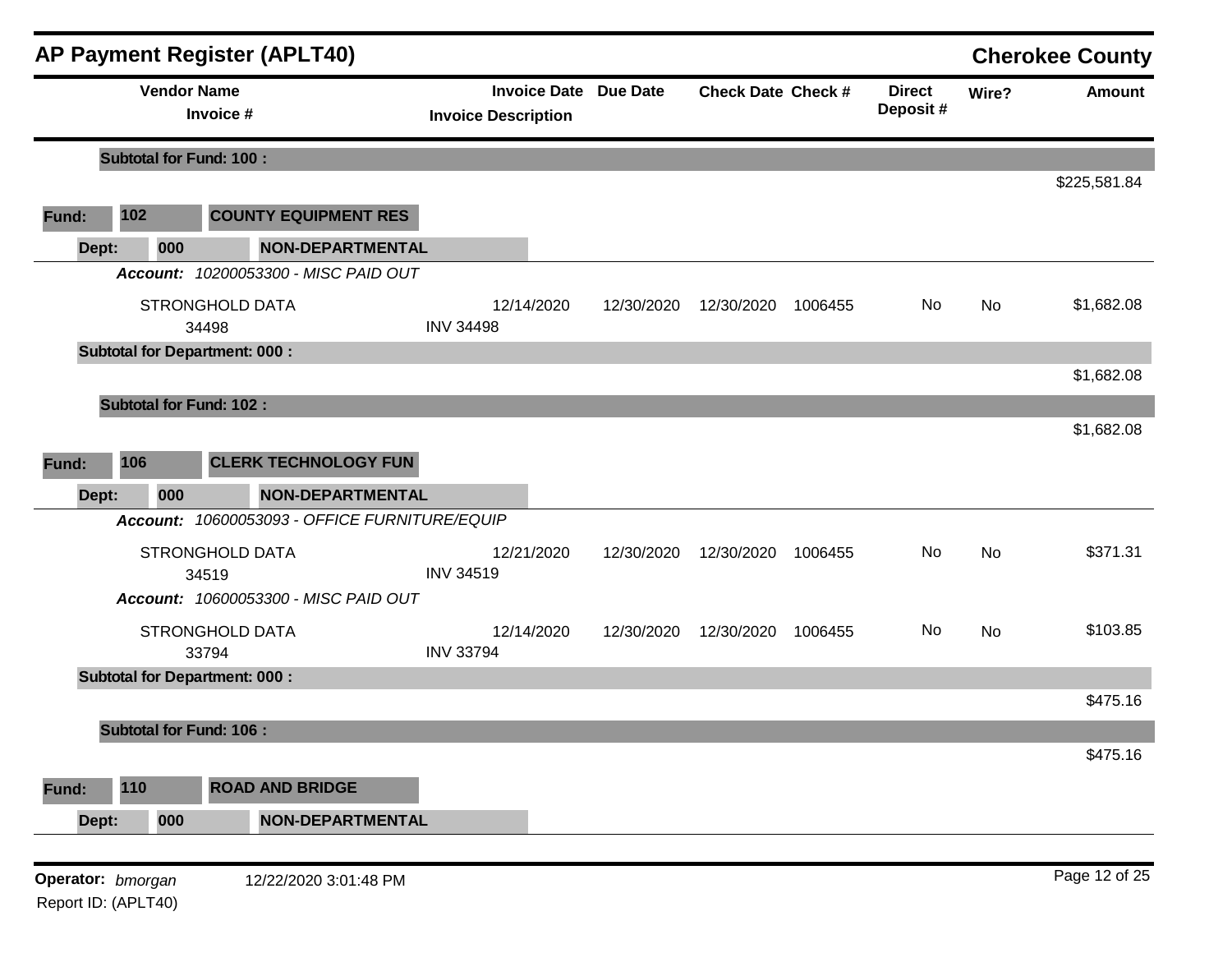| <b>AP Payment Register (APLT40)</b>                                      |                                                            |            |                                 |         |                           |           | <b>Cherokee County</b> |
|--------------------------------------------------------------------------|------------------------------------------------------------|------------|---------------------------------|---------|---------------------------|-----------|------------------------|
| <b>Vendor Name</b><br>Invoice #                                          | <b>Invoice Date Due Date</b><br><b>Invoice Description</b> |            | <b>Check Date Check #</b>       |         | <b>Direct</b><br>Deposit# | Wire?     | <b>Amount</b>          |
| Account: 11000053031 - DIESEL FUEL                                       |                                                            |            |                                 |         |                           |           |                        |
| MFA OIL - NEOSHO 1055<br>852190 HWY<br>Account: 11000053032 - OIL/GREASE | 12/4/2020<br>INV #852190                                   | 12/30/2020 | 12/30/2020 1006431              |         | No                        | No        | \$1,308.22             |
| FROST OIL COMPANY<br>0229275-IN HWY                                      | 12/4/2020<br>INV # 0229275-IN                              |            | 12/30/2020  12/30/2020  1006420 |         | No.                       | <b>No</b> | \$299.77               |
| <b>Account: 11000053033 - TIRES</b>                                      |                                                            |            |                                 |         |                           |           |                        |
| PURCELL TIRE & RUBBER COMPANY<br>2644620 HWY                             | 12/8/2020<br>INV #2644620                                  | 12/30/2020 | 12/30/2020                      | 1006442 | No.                       | <b>No</b> | \$205.00               |
| PURCELL TIRE & RUBBER COMPANY<br>2644514 HWY                             | 12/9/2020<br>INV #2644514                                  | 12/30/2020 | 12/30/2020                      | 1006442 | No.                       | <b>No</b> | \$1,845.00             |
| Account: 11000053042 - BREAKROOM SUPPLIES                                |                                                            |            |                                 |         |                           |           |                        |
| APPLEMARKET<br>3798367 HWY                                               | 12/11/2020<br>INV #3798367                                 | 12/30/2020 | 12/30/2020                      | 1006382 | No                        | <b>No</b> | \$3.29                 |
| APPLEMARKET<br>3325560 HWY                                               | 12/8/2020<br>INV #3325560                                  | 12/30/2020 | 12/30/2020                      | 1006382 | No.                       | No        | \$10.67                |
| Account: 11000053074 - UTILITIES/TELEPHONE BILLS                         |                                                            |            |                                 |         |                           |           |                        |
| EMPIRE DISTRICT ELECTRIC COMPANY<br>158630-59-0 HWY 01                   | 12/10/2020<br>ACCT #158630-59-0                            | 12/30/2020 | 12/30/2020                      | 1006410 | No                        | <b>No</b> | \$406.57               |
| EMPIRE DISTRICT ELECTRIC COMPANY<br>854931-63-1 HWY 01                   | 12/10/2020<br>ACCT #854931-63-1                            | 12/30/2020 | 12/30/2020                      | 1006410 | No.                       | No        | \$373.80               |
| EMPIRE DISTRICT ELECTRIC COMPANY<br>049852-69-2 HWY 01                   | 12/10/2020<br>ACCT # 049852-69-2                           | 12/30/2020 | 12/30/2020                      | 1006410 | No.                       | No        | \$41.06                |
| <b>COLUMBUS TELEPHONE COMPANY</b><br>2586 HWY 00                         | 12/1/2020<br>ACCT # 2586                                   | 12/30/2020 | 12/30/2020                      | 1006405 | No                        | No        | \$185.57               |
| Account: 11000053075 - DUES/SUBSCRIPTIONS                                |                                                            |            |                                 |         |                           |           |                        |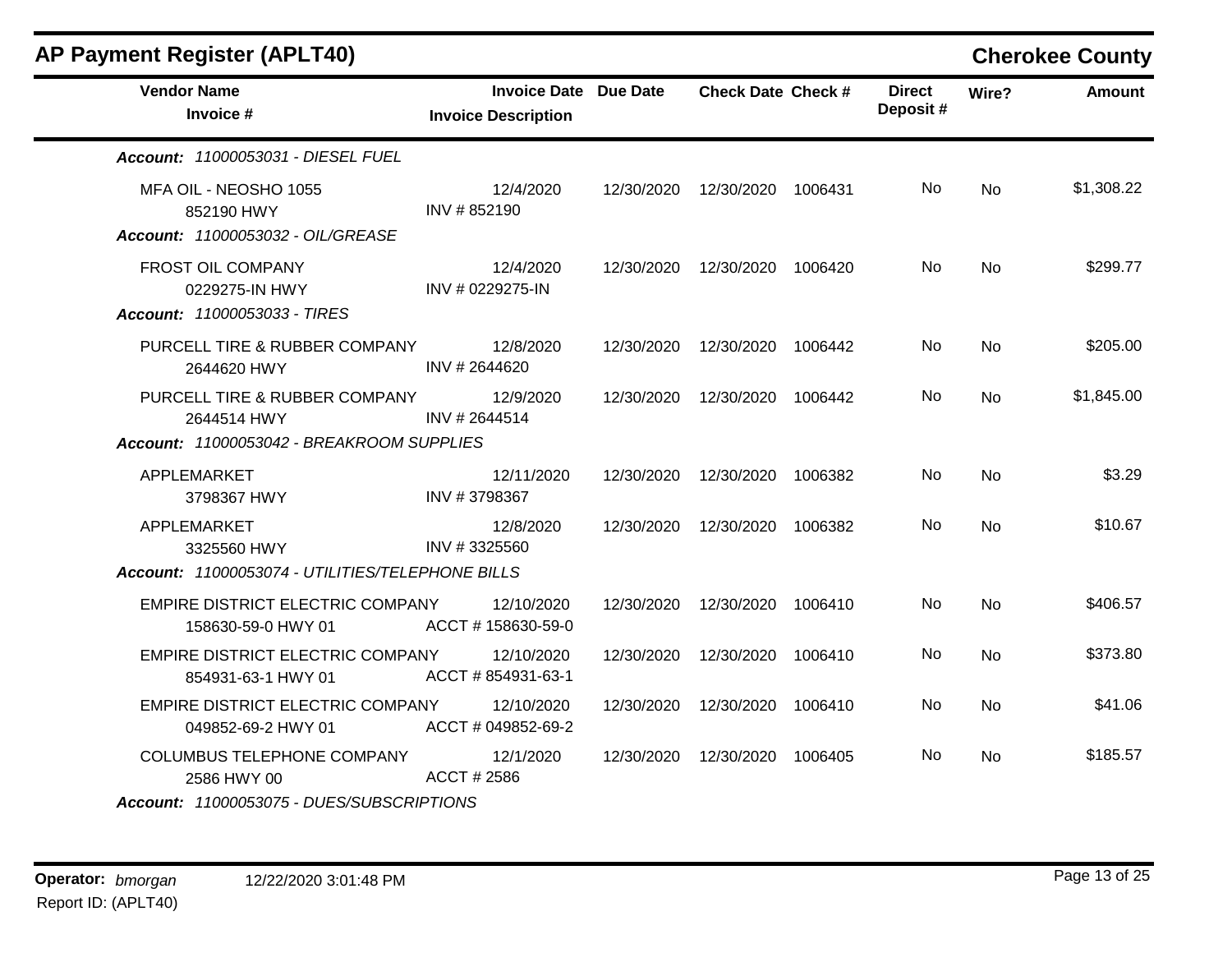| <b>Vendor Name</b><br>Invoice #                                                           | <b>Invoice Date Due Date</b><br><b>Invoice Description</b> |            | <b>Check Date Check #</b> |         | <b>Direct</b><br>Deposit# | Wire?     | <b>Amount</b> |
|-------------------------------------------------------------------------------------------|------------------------------------------------------------|------------|---------------------------|---------|---------------------------|-----------|---------------|
| KDHE-BUREAU OF ENVIRONMENTAL REME<br>HP5-5QAK-VQWSH HWY                                   | 12/21/2020<br>HP5-5QAK-VQWSH                               | 12/30/2020 | 12/30/2020 1006426        |         | No                        | <b>No</b> | \$30.00       |
| KANSAS ASSOCIATION OF COUNTIES<br>14020 HWY<br>Account: 11000053079 - MACHINERY/EQUIPMENT | 11/23/2020<br>INV #14020                                   | 12/30/2020 | 12/30/2020 1006424        |         | No                        | <b>No</b> | \$440.00      |
| NATALINIS AUTOMOTIVE<br>756233 HWY                                                        | 12/8/2020<br>INV #756233                                   | 12/30/2020 | 12/30/2020 1006435        |         | No                        | No        | \$57.34       |
| NATALINIS AUTOMOTIVE<br>756473 HWY                                                        | 12/10/2020<br>INV #756473                                  | 12/30/2020 | 12/30/2020 1006435        |         | No                        | No        | \$326.62      |
| RIVERTON BUILDING SUPPLY INC<br>17315 HWY                                                 | 12/14/2020<br>INV #17315                                   | 12/30/2020 | 12/30/2020 1006446        |         | No                        | No        | \$17.80       |
| NATALINIS AUTOMOTIVE<br>756592 HWY                                                        | 12/11/2020<br>INV #756592                                  | 12/30/2020 | 12/30/2020 1006435        |         | No                        | No        | \$6.29        |
| NATALINIS AUTOMOTIVE<br>756898 HWY                                                        | 12/15/2020<br>INV #756898                                  | 12/30/2020 | 12/30/2020 1006435        |         | No                        | No        | \$4.62        |
| NATALINIS AUTOMOTIVE<br>756950 HWY                                                        | 12/15/2020<br>INV #756950                                  | 12/30/2020 | 12/30/2020                | 1006436 | No                        | No        | \$385.54      |
| NATALINIS AUTOMOTIVE<br>757009 HWY                                                        | 12/16/2020<br>INV #757009                                  | 12/30/2020 | 12/30/2020 1006435        |         | No                        | No        | \$42.70       |
| FRANK FLETCHER DODGE<br>131057 HWY                                                        | 12/17/2020<br>INV #131057                                  | 12/30/2020 | 12/30/2020                | 1006418 | No                        | No        | \$93.10       |
| JOPLIN FREIGHTLINER SALES INC<br>189329 HWY                                               | 12/9/2020<br>INV #189329                                   | 12/30/2020 | 12/30/2020                | 1006423 | No                        | <b>No</b> | \$156.80      |
| <b>HERITAGE TRACTOR</b><br>10966434 HWY                                                   | 12/11/2020<br>INV #10966434                                | 12/30/2020 | 12/30/2020                | 1006421 | No                        | <b>No</b> | \$83.09       |
| TRUE VALUE COLUMBUS<br>A425649 HWY                                                        | 12/8/2020<br>INV # A425649                                 | 12/30/2020 | 12/30/2020                | 1006462 | No                        | No        | \$44.04       |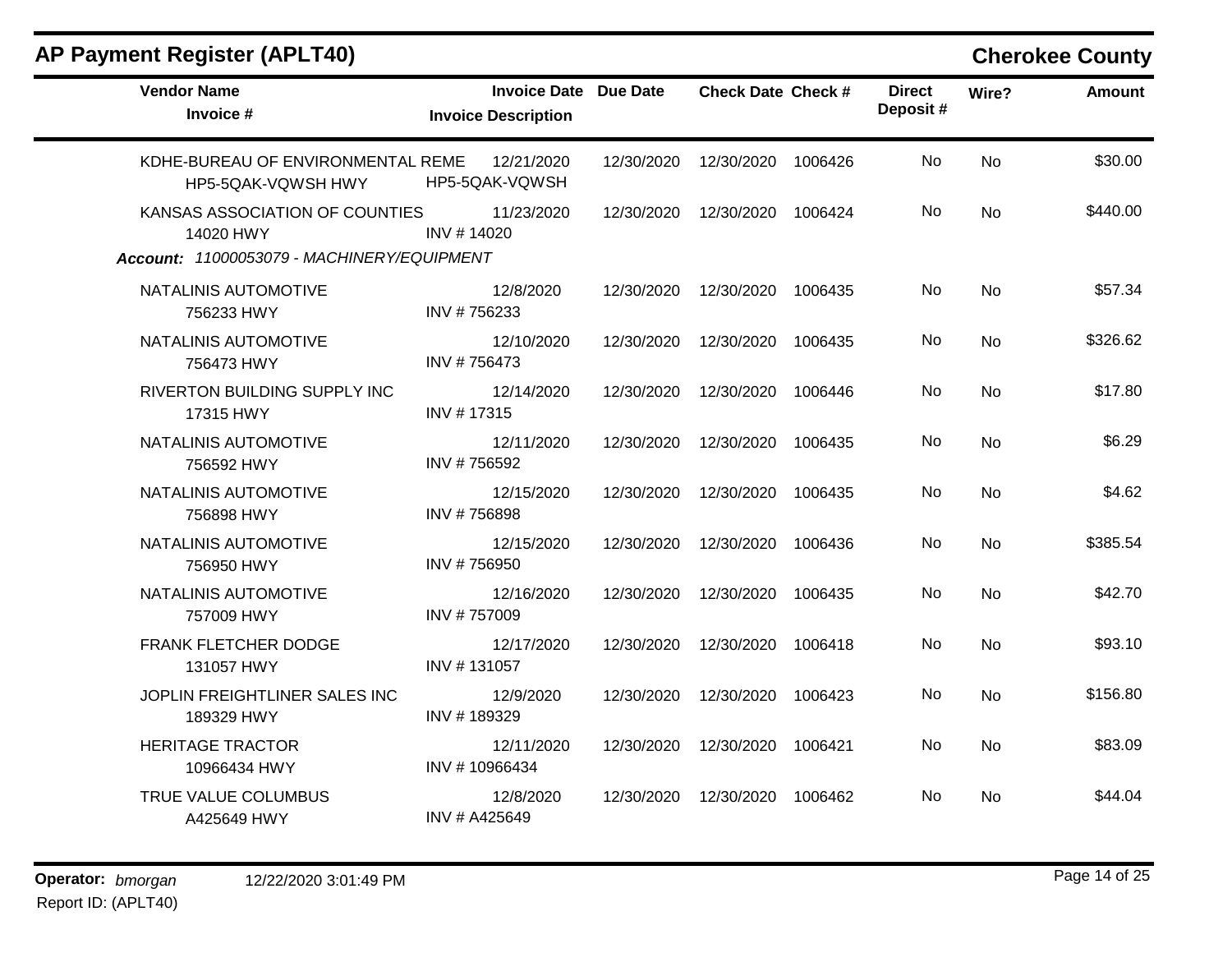| AP Payment Register (APLT40)                         |                                                            |            |                                 |         |                           |           | <b>Cherokee County</b> |
|------------------------------------------------------|------------------------------------------------------------|------------|---------------------------------|---------|---------------------------|-----------|------------------------|
| <b>Vendor Name</b><br>Invoice #                      | <b>Invoice Date Due Date</b><br><b>Invoice Description</b> |            | <b>Check Date Check #</b>       |         | <b>Direct</b><br>Deposit# | Wire?     | <b>Amount</b>          |
| <b>KIRKLAND</b><br>375329 HWY                        | 12/16/2020<br>INV #375329                                  | 12/30/2020 | 12/30/2020                      | 1006427 | No                        | <b>No</b> | \$65.50                |
| TRUE VALUE COLUMBUS<br>A425687 HWY                   | 12/8/2020<br>INV # A425687                                 | 12/30/2020 | 12/30/2020                      | 1006462 | No                        | No        | \$37.57                |
| TRUE VALUE COLUMBUS<br>A425756 HWY                   | 12/9/2020<br>INV # A425756                                 | 12/30/2020 | 12/30/2020                      | 1006462 | No.                       | No        | \$15.21                |
| TRUE VALUE COLUMBUS<br>A426362 HWY                   | 12/17/2020<br>INV # A426362                                | 12/30/2020 | 12/30/2020                      | 1006462 | No                        | <b>No</b> | \$227.89               |
| MIKE CARPINO FORD MERCURY INC<br>113668 HWY          | 12/15/2020<br>INV #113668                                  | 12/30/2020 | 12/30/2020                      | 1006433 | No                        | No        | \$93.56                |
| <b>HERITAGE TRACTOR</b><br>10972119 HWY              | 12/18/2020<br>INV #10972119                                | 12/30/2020 | 12/30/2020                      | 1006421 | No                        | No        | \$1.98                 |
| NATALINIS AUTOMOTIVE<br>757062 HWY                   | 12/16/2020<br>INV #575062                                  | 12/30/2020 | 12/30/2020                      | 1006435 | No                        | No        | \$107.03               |
| <b>FARMERS COOPERATIVE ASSOCIATION</b><br>290230 HWY | 12/8/2020<br>INV # 290230                                  | 12/30/2020 | 12/30/2020                      | 1006415 | No                        | No        | \$7.61                 |
| JOPLIN FREIGHTLINER SALES INC<br>60398806 HWY        | 12/14/2020<br>INV #60398806                                | 12/30/2020 | 12/30/2020                      | 1006423 | No                        | No        | \$17.90                |
| JOPLIN FREIGHTLINER SALES INC<br>60366906x2 HWY      | 12/11/2020<br>INV # 60366906X2                             | 12/30/2020 | 12/30/2020                      | 1006423 | No                        | No        | \$198.01               |
| JOPLIN FREIGHTLINER SALES INC<br>60366906X1 HWY      | 12/10/2020<br>INV # 60366906X1                             | 12/30/2020 | 12/30/2020                      | 1006423 | No                        | No        | \$665.81               |
| JOPLIN FREIGHTLINER SALES INC<br>60366906 HWY        | 12/9/2020<br>INV # 60366906                                | 12/30/2020 | 12/30/2020                      | 1006423 | No                        | No        | \$228.24               |
| <b>FARMERS COOPERATIVE ASSOCIATION</b><br>290799 HWY | 12/16/2020<br>INV # 290799                                 |            | 12/30/2020  12/30/2020  1006415 |         | No                        | No        | \$12.15                |
| NATALINIS AUTOMOTIVE<br>756164 HWY                   | 12/7/2020<br>INV #756164                                   |            | 12/30/2020  12/30/2020  1006436 |         | No                        | No        | (\$44.00)              |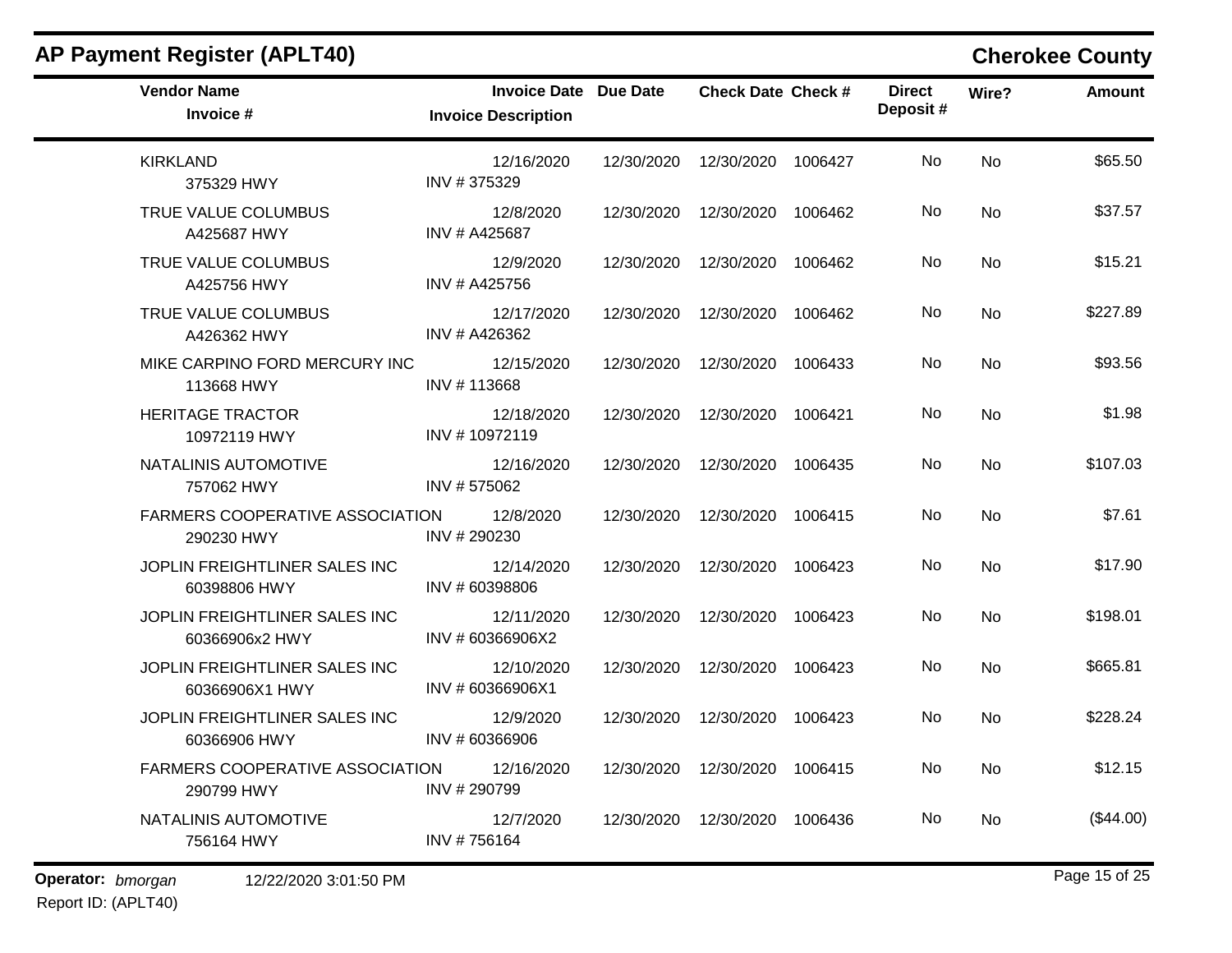| <b>Vendor Name</b><br>Invoice #                      | <b>Invoice Date Due Date</b><br><b>Invoice Description</b> |            | <b>Check Date Check #</b>       |         | <b>Direct</b><br>Deposit# | Wire?     | <b>Amount</b> |
|------------------------------------------------------|------------------------------------------------------------|------------|---------------------------------|---------|---------------------------|-----------|---------------|
| NATALINIS AUTOMOTIVE<br>756146 HWY                   | 12/7/2020<br>INV #756146                                   | 12/30/2020 | 12/30/2020 1006435              |         | <b>No</b>                 | No        | \$202.99      |
| JOPLIN FREIGHTLINER SALES INC<br>60366906X3 HWY      | 12/11/2020<br>INV # 60366906X3                             |            | 12/30/2020  12/30/2020  1006423 |         | No.                       | <b>No</b> | \$26.81       |
| <b>KIRKLAND</b><br>606277 HWY                        | 11/30/2020<br>INV # 606277                                 | 12/30/2020 | 12/30/2020                      | 1006427 | No.                       | No        | \$549.00      |
| <b>FARMERS COOPERATIVE ASSOCIATION</b><br>290228 HWY | 12/8/2020<br>INV #290228                                   |            | 12/30/2020  12/30/2020  1006415 |         | No.                       | <b>No</b> | \$30.08       |
| <b>FARMERS COOPERATIVE ASSOCIATION</b><br>290706 HWY | 12/15/2020<br>INV #290706                                  | 12/30/2020 | 12/30/2020                      | 1006415 | <b>No</b>                 | <b>No</b> | \$60.00       |
| S & H FARM<br>22594 HWY                              | 12/16/2020<br>INV # 22594                                  |            | 12/30/2020  12/30/2020  1006448 |         | No.                       | <b>No</b> | \$649.00      |
| FARMERS COOPERATIVE ASSOCIATION<br>290341 HWY        | 12/10/2020<br>INV #290341                                  | 12/30/2020 | 12/30/2020 1006415              |         | No                        | <b>No</b> | \$367.97      |
| Account: 11000053080 - MAINTENANCE/BLDGS & GROUNDS   |                                                            |            |                                 |         |                           |           |               |
| CLEAN THE UNIFORM CO JOPLIN<br>20181868 HWY          | 12/7/2020<br>INV #20181868                                 |            | 12/30/2020  12/30/2020  1006401 |         | No.                       | No        | \$25.17       |
| CLEAN THE UNIFORM CO JOPLIN<br>20183310 HWY          | 12/14/2020<br>INV #20183310                                |            | 12/30/2020  12/30/2020  1006401 |         | No                        | No        | \$105.08      |
| Account: 11000053089 - OTHER CONTRACTUAL             |                                                            |            |                                 |         |                           |           |               |
| <b>FREEMAN HEALTH</b><br><b>CHEHWY</b>               | 12/3/2020<br><b>INV#CHEHWY</b>                             |            | 12/30/2020  12/30/2020  1006419 |         | No.                       | <b>No</b> | \$105.00      |
| <b>Subtotal for Department: 000:</b>                 |                                                            |            |                                 |         |                           |           |               |
|                                                      |                                                            |            |                                 |         |                           |           | \$10,122.45   |
| <b>Subtotal for Fund: 110:</b>                       |                                                            |            |                                 |         |                           |           |               |
| 130<br><b>NOXIOUS WEED</b>                           |                                                            |            |                                 |         |                           |           | \$10,122.45   |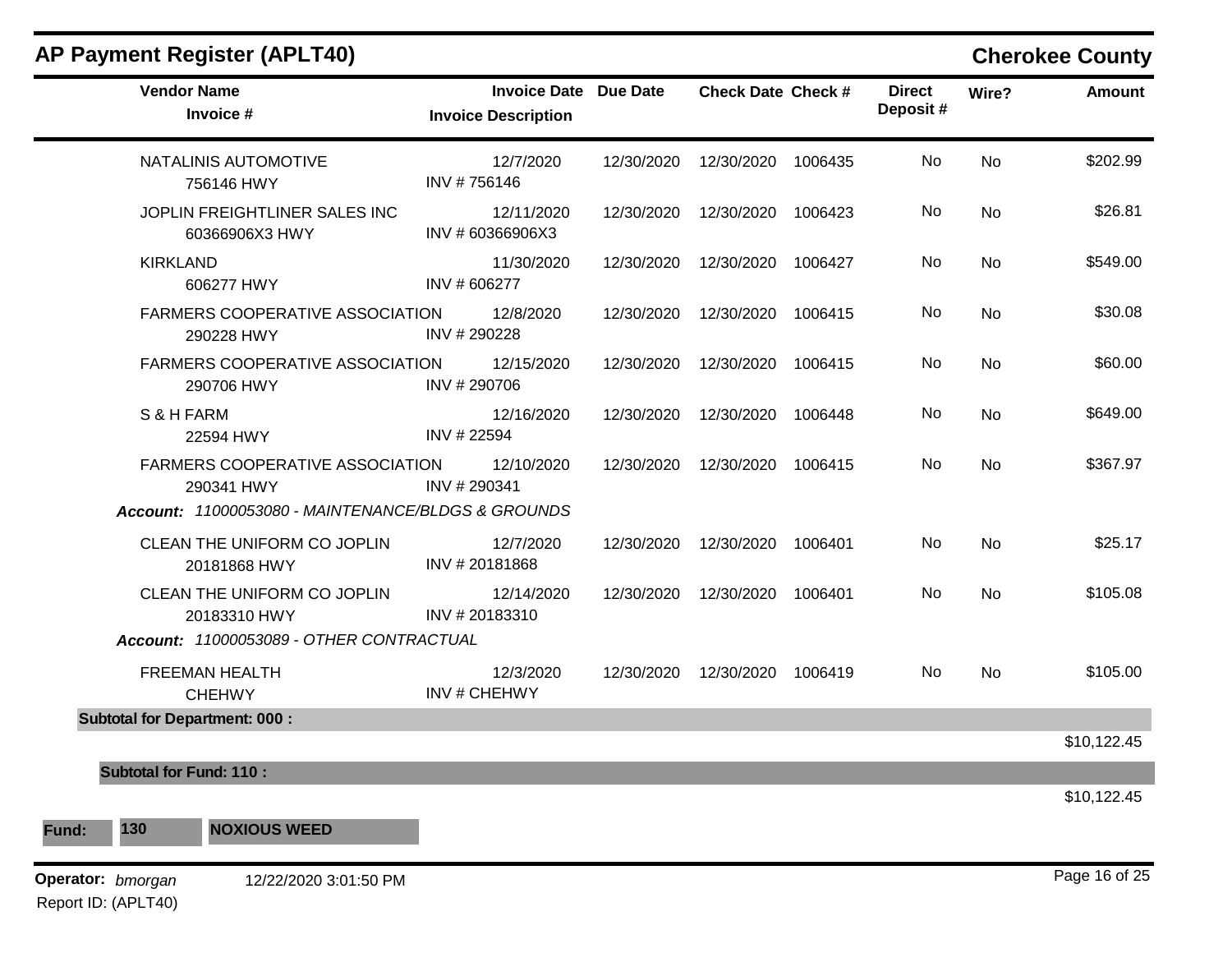|       |                                | <b>AP Payment Register (APLT40)</b>                  |                                                            |            |                           |         |                           |           | <b>Cherokee County</b> |
|-------|--------------------------------|------------------------------------------------------|------------------------------------------------------------|------------|---------------------------|---------|---------------------------|-----------|------------------------|
|       | <b>Vendor Name</b>             | Invoice #                                            | <b>Invoice Date Due Date</b><br><b>Invoice Description</b> |            | <b>Check Date Check #</b> |         | <b>Direct</b><br>Deposit# | Wire?     | <b>Amount</b>          |
| Dept: | 000                            | <b>NON-DEPARTMENTAL</b>                              |                                                            |            |                           |         |                           |           |                        |
|       |                                | Account: 13000053074 - TELEPHONE BILLS               |                                                            |            |                           |         |                           |           |                        |
|       |                                | COLUMBUS TELEPHONE COMPANY<br>1230                   | 12/15/2020<br><b>ACCT 2293</b>                             | 12/30/2020 | 12/30/2020                | 1006405 | No.                       | No.       | \$127.70               |
|       |                                | <b>Subtotal for Department: 000:</b>                 |                                                            |            |                           |         |                           |           |                        |
|       |                                |                                                      |                                                            |            |                           |         |                           |           | \$127.70               |
|       | <b>Subtotal for Fund: 130:</b> |                                                      |                                                            |            |                           |         |                           |           | \$127.70               |
|       |                                |                                                      |                                                            |            |                           |         |                           |           |                        |
| Fund: | 140                            | <b>HEALTH</b>                                        |                                                            |            |                           |         |                           |           |                        |
| Dept: | 000                            | <b>NON-DEPARTMENTAL</b>                              |                                                            |            |                           |         |                           |           |                        |
|       |                                | Account: 14000053021 - PRINTING/OFFICE SUPPLIES      |                                                            |            |                           |         |                           |           |                        |
|       | MCCARTY'S                      | 018365-00                                            | 12/21/2020<br>INV 018365-00                                | 12/30/2020 | 12/30/2020                | 1006429 | No.                       | No        | \$62.82                |
|       |                                | Account: 14000053022 - EMPLOYEE UNIFORMS/ACCESSORIES |                                                            |            |                           |         |                           |           |                        |
|       | <b>STACEY HORN</b>             | 1230                                                 | 12/21/2020<br><b>REIMB / SCRUBS</b>                        | 12/30/2020 | 12/30/2020                | 1006454 | No.                       | No        | \$75.00                |
|       |                                | Account: 14000053072 - GAS, ELECTRIC, WATER/PHONE    |                                                            |            |                           |         |                           |           |                        |
|       |                                | <b>VERIZON WIRELESS</b><br>9869034596                | 12/21/2020<br>INV 9869034596                               | 12/30/2020 | 12/30/2020                | 1006465 | No.                       | <b>No</b> | \$98.66                |
|       |                                | Account: 14000053182 - CONTRACTS                     |                                                            |            |                           |         |                           |           |                        |
|       |                                | COMMUNITY HEALTH CENTER OF SEK INC<br>4644           | 12/21/2020<br><b>INV 4644</b>                              | 12/30/2020 | 12/30/2020                | 1006406 | No.                       | <b>No</b> | \$100.00               |
|       |                                | <b>Account: 14000053299 - S.P.A.R.K Planning</b>     |                                                            |            |                           |         |                           |           |                        |
|       |                                | TEMPARMOUR REFRIGERATION<br>82537                    | 12/21/2020<br><b>INV 82537</b>                             | 12/30/2020 | 12/30/2020                | 1006457 | No.                       | No        | \$794.00               |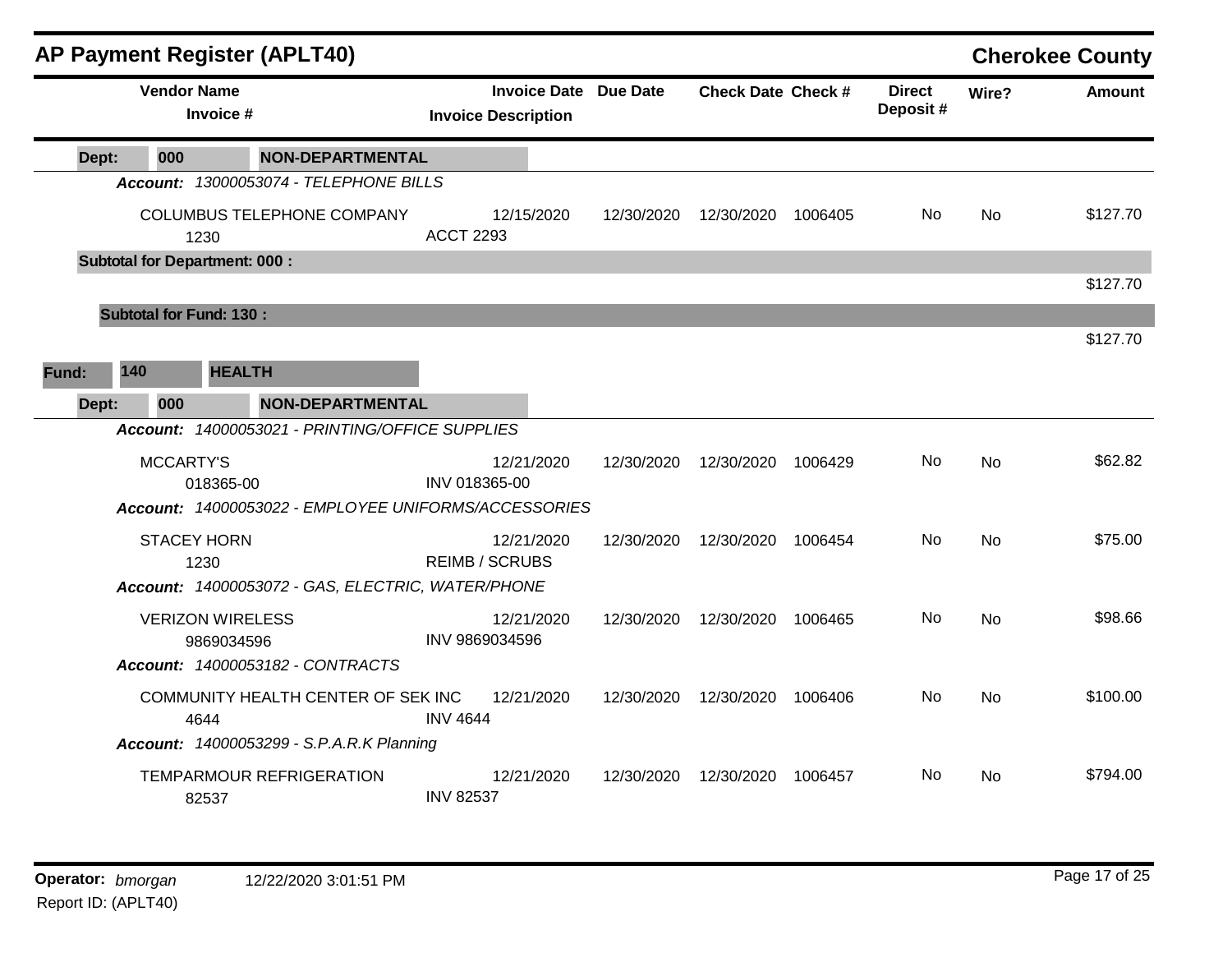|       |                                | <b>AP Payment Register (APLT40)</b>             |                                                            |            |                    |         |                           |           | <b>Cherokee County</b> |
|-------|--------------------------------|-------------------------------------------------|------------------------------------------------------------|------------|--------------------|---------|---------------------------|-----------|------------------------|
|       |                                | <b>Vendor Name</b><br>Invoice #                 | <b>Invoice Date Due Date</b><br><b>Invoice Description</b> |            | Check Date Check # |         | <b>Direct</b><br>Deposit# | Wire?     | <b>Amount</b>          |
|       |                                | <b>Subtotal for Department: 000:</b>            |                                                            |            |                    |         |                           |           | \$1,130.48             |
|       | <b>Subtotal for Fund: 140:</b> |                                                 |                                                            |            |                    |         |                           |           |                        |
|       |                                |                                                 |                                                            |            |                    |         |                           |           | \$1,130.48             |
| Fund: | 160                            | <b>DIRECT ELECTION</b>                          |                                                            |            |                    |         |                           |           |                        |
| Dept: | 000                            | <b>NON-DEPARTMENTAL</b>                         |                                                            |            |                    |         |                           |           |                        |
|       |                                | Account: 16000053021 - PRINTING/OFFICE SUPPLIES |                                                            |            |                    |         |                           |           |                        |
|       |                                | AMERICAN RESOURCE CONSULTANTS<br>1230           | 12/15/2020<br><b>INV 6588</b>                              | 12/30/2020 | 12/30/2020         | 1006381 | No                        | <b>No</b> | \$56.28                |
|       |                                | Account: 16000053081 - MISC EXPENSE             |                                                            |            |                    |         |                           |           |                        |
|       |                                | AMERICAN RESOURCE CONSULTANTS<br>6588EL         | 12/14/2020<br><b>INV 6588</b>                              | 12/30/2020 | 12/30/2020         | 1006381 | No.                       | <b>No</b> | \$64.32                |
|       |                                | <b>Subtotal for Department: 000:</b>            |                                                            |            |                    |         |                           |           | \$120.60               |
|       | <b>Subtotal for Fund: 160:</b> |                                                 |                                                            |            |                    |         |                           |           |                        |
|       |                                |                                                 |                                                            |            |                    |         |                           |           | \$120.60               |
| Fund: | 190                            | <b>SPECIAL BRIDGE BUILDIN</b>                   |                                                            |            |                    |         |                           |           |                        |
| Dept: | 000                            | <b>NON-DEPARTMENTAL</b>                         |                                                            |            |                    |         |                           |           |                        |
|       |                                | Account: 19000053089 - OTHER CONTRACTUAL        |                                                            |            |                    |         |                           |           |                        |
|       |                                | <b>SCHWAB-EATON</b><br>20.098-1 BRIDGE          | 12/15/2020<br>INV #20.098-1                                | 12/30/2020 | 12/30/2020         | 1006449 | No.                       | No        | \$6,500.00             |
|       |                                | <b>SCHWAB-EATON</b><br>19.147-2 BRIDGE          | 12/15/2020<br>19.147-2                                     | 12/30/2020 | 12/30/2020         | 1006449 | No.                       | <b>No</b> | \$5,421.57             |
|       |                                | SCHWAB-EATON<br>20.005-2 BRIDGE                 | 12/15/2020<br>INV #20.005-2                                | 12/30/2020 | 12/30/2020         | 1006449 | No.                       | No        | \$273.00               |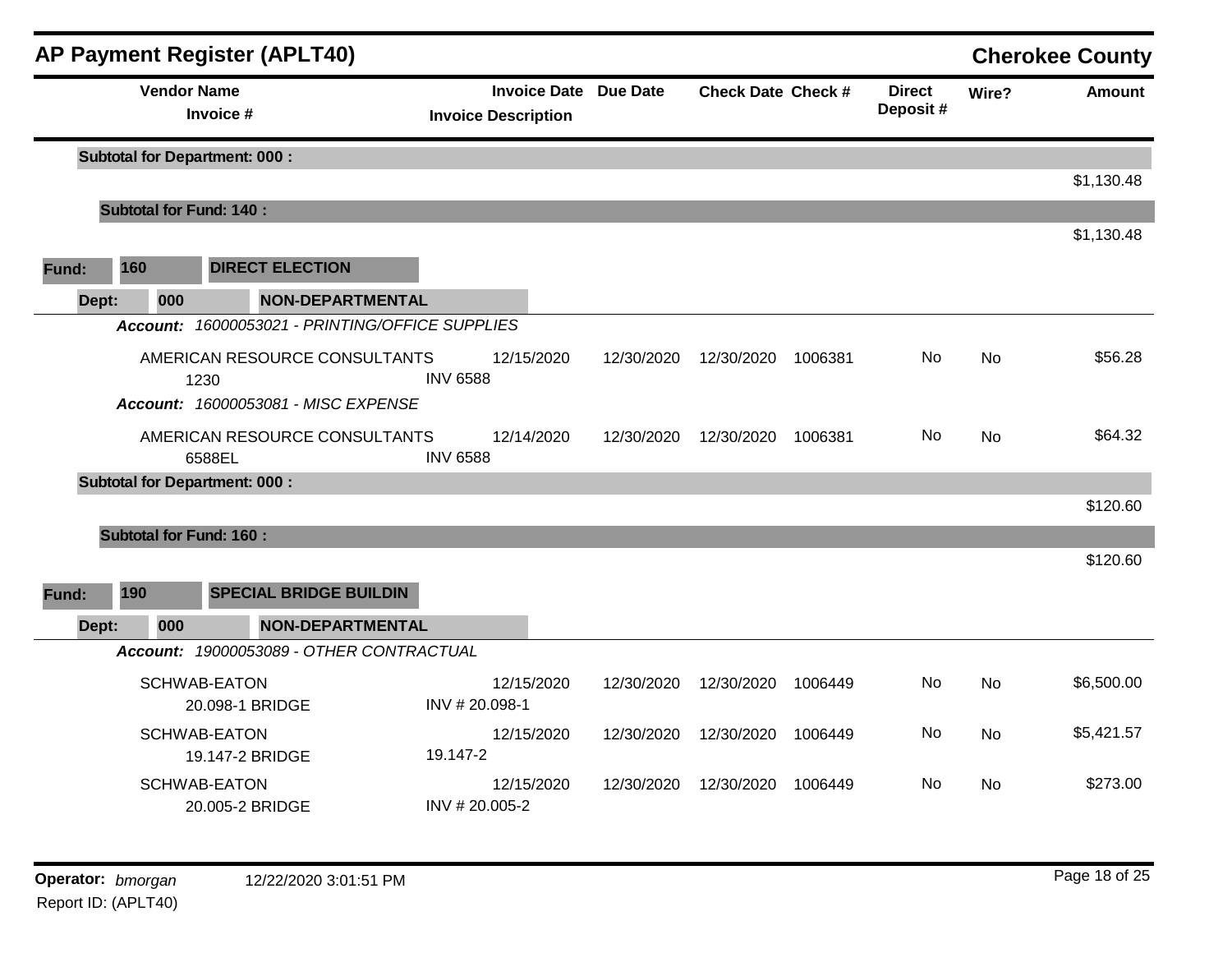|       |                                | <b>AP Payment Register (APLT40)</b>            |                                                            |            |                           |         |                           |           | <b>Cherokee County</b> |
|-------|--------------------------------|------------------------------------------------|------------------------------------------------------------|------------|---------------------------|---------|---------------------------|-----------|------------------------|
|       | <b>Vendor Name</b>             | Invoice #                                      | <b>Invoice Date Due Date</b><br><b>Invoice Description</b> |            | <b>Check Date Check #</b> |         | <b>Direct</b><br>Deposit# | Wire?     | <b>Amount</b>          |
|       |                                | <b>Subtotal for Department: 000:</b>           |                                                            |            |                           |         |                           |           |                        |
|       |                                |                                                |                                                            |            |                           |         |                           |           | \$12,194.57            |
|       | <b>Subtotal for Fund: 190:</b> |                                                |                                                            |            |                           |         |                           |           | \$12,194.57            |
| Fund: | 224                            | <b>CHEROKEE COUNTY 911</b>                     |                                                            |            |                           |         |                           |           |                        |
| Dept: | 000                            | <b>NON-DEPARTMENTAL</b>                        |                                                            |            |                           |         |                           |           |                        |
|       |                                | Account: 22400053300 - MISC PAID OUT           |                                                            |            |                           |         |                           |           |                        |
|       |                                | ENVIRONMENTAL SYSTEMS RESEARCH INS<br>93948266 | 12/14/2020<br>INV 93948266                                 | 12/30/2020 | 12/30/2020                | 1006411 | No                        | <b>No</b> | \$2,300.00             |
|       |                                | NEWEGG BUSINESS, INC<br>1230                   | 12/17/2020<br>ORDER 1202538865                             | 12/30/2020 | 12/30/2020                | 1006437 | No.                       | No        | \$87.66                |
|       |                                | NEWEGG BUSINESS, INC<br>1303117328             | 12/15/2020<br>INV 1303117328                               | 12/30/2020 | 12/30/2020                | 1006437 | No                        | <b>No</b> | \$189.98               |
|       |                                | <b>Subtotal for Department: 000:</b>           |                                                            |            |                           |         |                           |           |                        |
|       |                                |                                                |                                                            |            |                           |         |                           |           | \$2,577.64             |
|       | <b>Subtotal for Fund: 224:</b> |                                                |                                                            |            |                           |         |                           |           |                        |
| Fund: | 230                            | <b>APPRAISER COSTS</b>                         |                                                            |            |                           |         |                           |           | \$2,577.64             |
| Dept: | 000                            | <b>NON-DEPARTMENTAL</b>                        |                                                            |            |                           |         |                           |           |                        |
|       |                                | Account: 23000053025 - PARTS/VEHICLE REPAIRS   |                                                            |            |                           |         |                           |           |                        |
|       |                                | NATALINIS AUTOMOTIVE                           | 12/15/2020                                                 | 12/30/2020 | 12/30/2020                | 1006435 | No                        | <b>No</b> | \$104.88               |
|       |                                | 756166                                         | <b>INV 756166</b>                                          |            |                           |         |                           |           |                        |
|       |                                | NATALINIS AUTOMOTIVE<br>756170                 | 12/15/2020<br><b>INV 756170, CREDIT</b>                    | 12/30/2020 | 12/30/2020                | 1006436 | No.                       | <b>No</b> | (\$8.00)               |
|       |                                | Account: 23000053074 - TELEPHONE BILLS         |                                                            |            |                           |         |                           |           |                        |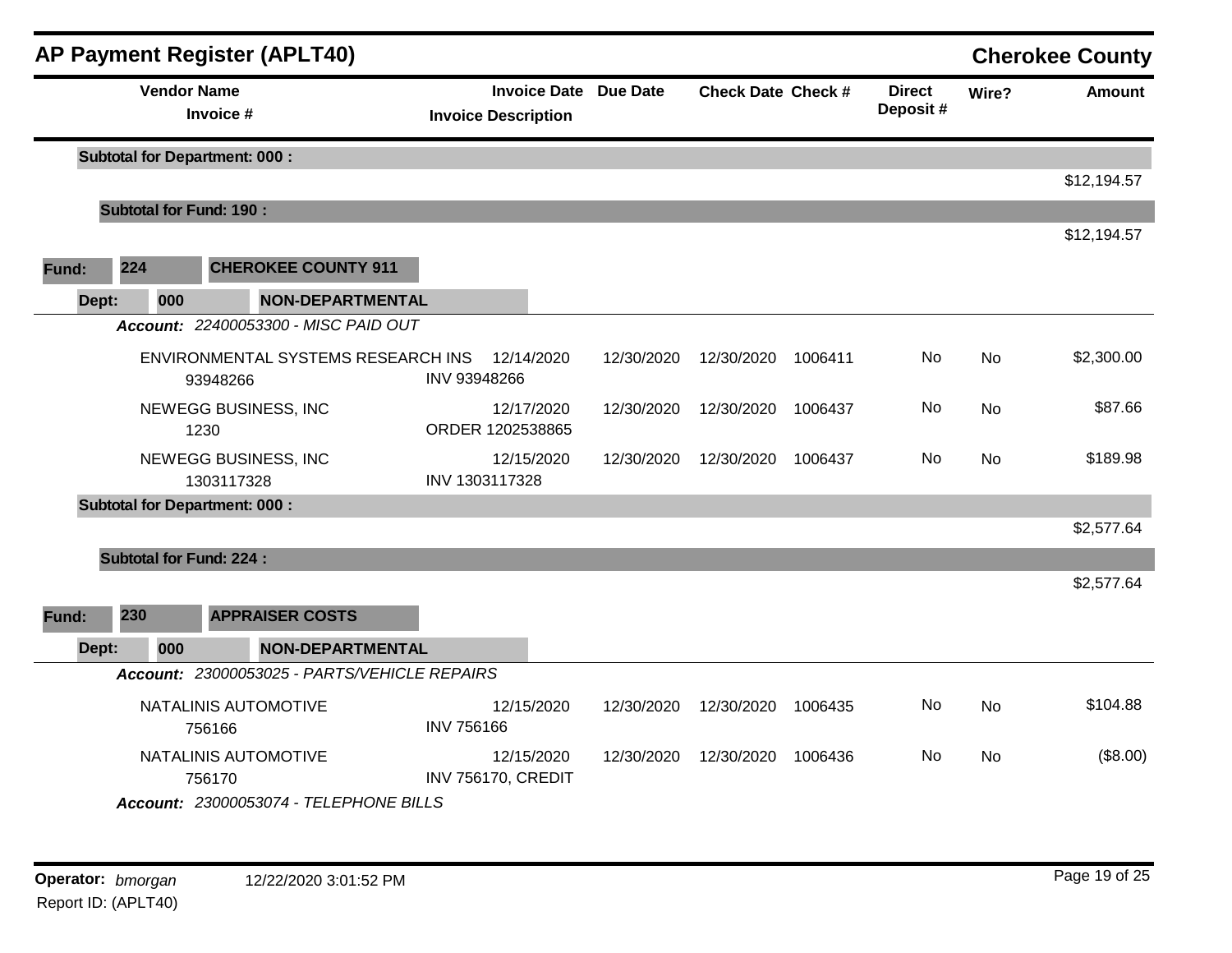| <b>AP Payment Register (APLT40)</b>                                                            |                                                            |            |                       |         |                           |           | <b>Cherokee County</b> |
|------------------------------------------------------------------------------------------------|------------------------------------------------------------|------------|-----------------------|---------|---------------------------|-----------|------------------------|
| <b>Vendor Name</b><br>Invoice #                                                                | <b>Invoice Date Due Date</b><br><b>Invoice Description</b> |            | Check Date Check #    |         | <b>Direct</b><br>Deposit# | Wire?     | <b>Amount</b>          |
| <b>COLUMBUS TELEPHONE COMPANY</b><br>1230 CH<br>Account: 23000053075 - DUES/SUBSCRIPTIONS      | 12/15/2020<br><b>ACCT 7577</b>                             | 12/30/2020 | 12/30/2020            | 1006405 | No                        | No        | \$241.94               |
| <b>COLUMBUS NEWS REPORT</b><br>3172                                                            | 12/16/2020<br>12 MONTH SUBSCRIPTION/CO APPRAISER           |            | 12/30/2020 12/30/2020 | 1006404 | No                        | No        | \$135.00               |
| CHEROKEE COUNTY NEWS-ADVOCATE<br>0530296 AP<br>Account: 23000053088 - PROFESSIONAL DEVELOPMENT | 12/15/2020<br>ACCT 0530296                                 | 12/30/2020 | 12/30/2020            | 1006395 | No                        | <b>No</b> | \$41.25                |
| PVD EDUCATION SECTION<br>1230                                                                  | 12/15/2020<br>RMA EXAMS/ASHLEY HARMAN/CHER CO              | 12/30/2020 | 12/30/2020            | 1006443 | No.                       | No.       | \$200.00               |
| <b>Subtotal for Fund: 230:</b><br>260<br><b>EMPLOYEE BENEFITS</b><br>Fund:                     |                                                            |            |                       |         |                           |           | \$715.07<br>\$715.07   |
| 000<br><b>NON-DEPARTMENTAL</b><br>Dept:                                                        |                                                            |            |                       |         |                           |           |                        |
| Account: 26000021600 - INSURANCE LIABILITY                                                     |                                                            |            |                       |         |                           |           |                        |
| <b>MERITAIN HEALTH</b><br>PR-1216202091911                                                     | 12/16/2020<br>Automatic Invoice From Payroll               | 12/16/2020 | 12/30/2020            | 1006430 | No                        | <b>No</b> | \$312.42               |
| <b>MERITAIN HEALTH</b><br>PR-1216202091911                                                     | 12/16/2020<br>Automatic Invoice From Payroll               | 12/16/2020 | 12/30/2020            | 1006430 | No                        | No        | \$2,981.36             |
| <b>MERITAIN HEALTH</b><br>PR-1216202091911                                                     | 12/16/2020<br>Automatic Invoice From Payroll               | 12/16/2020 | 12/30/2020            | 1006430 | No                        | <b>No</b> | \$1,572.54             |
| <b>MERITAIN HEALTH</b><br>PR-1216202091911                                                     | 12/16/2020<br>Automatic Invoice From Payroll               | 12/16/2020 | 12/30/2020            | 1006430 | No                        | No        | \$5,630.04             |
| <b>MERITAIN HEALTH</b><br>PR-1216202091911                                                     | 12/16/2020<br>Automatic Invoice From Payroll               | 12/16/2020 | 12/30/2020            | 1006430 | No                        | No        | \$525.66               |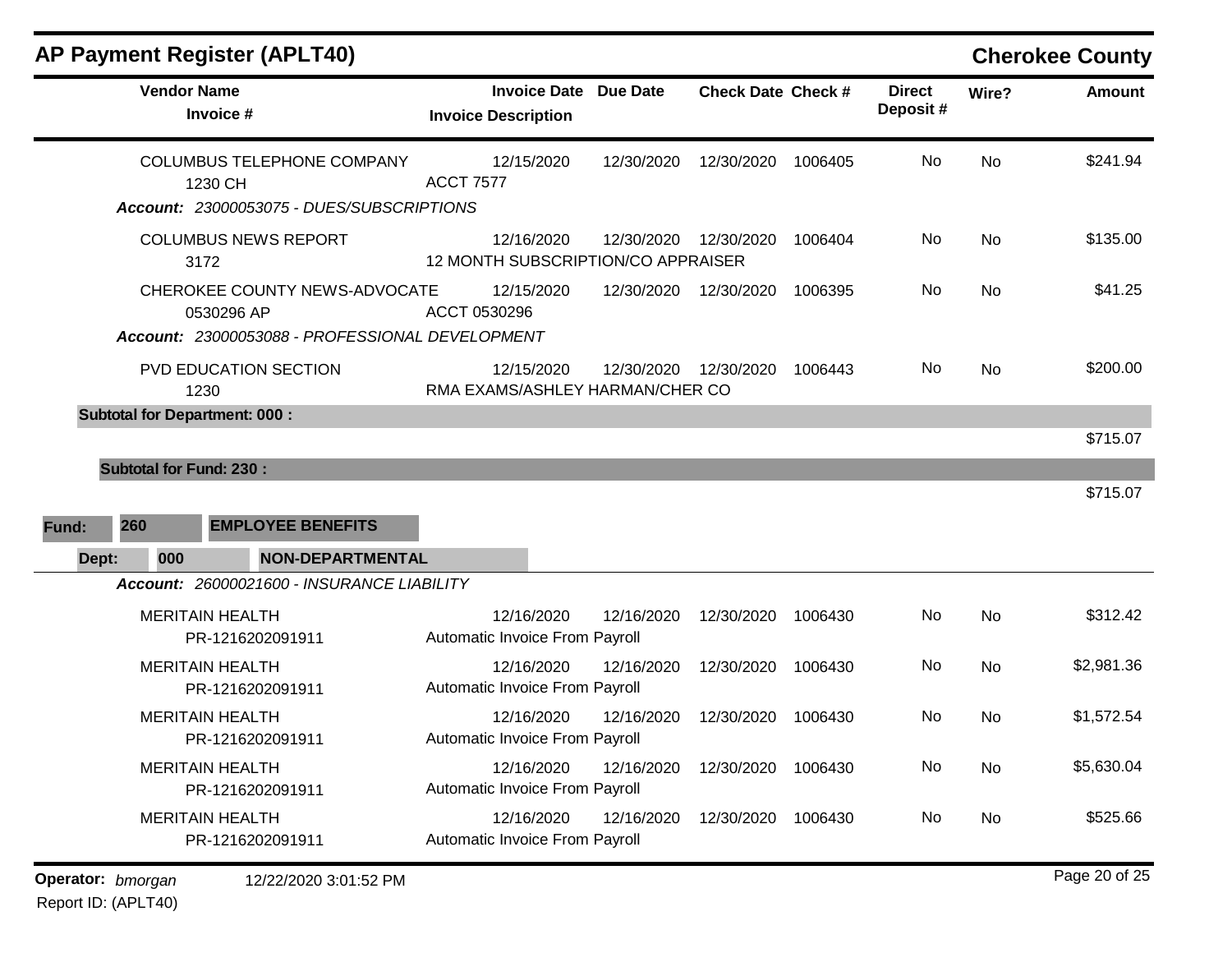| <b>Vendor Name</b><br>Invoice #                                                  | <b>Invoice Date Due Date</b><br><b>Invoice Description</b> | <b>Check Date Check #</b> |         | <b>Direct</b><br>Deposit# | Wire?     | <b>Amount</b> |
|----------------------------------------------------------------------------------|------------------------------------------------------------|---------------------------|---------|---------------------------|-----------|---------------|
| <b>MERITAIN HEALTH</b><br>PR-1216202091911                                       | 12/16/2020<br>12/16/2020<br>Automatic Invoice From Payroll | 12/30/2020                | 1006430 | No                        | <b>No</b> | \$5,457.44    |
| <b>MERITAIN HEALTH</b><br>PR-1216202091911                                       | 12/16/2020<br>12/16/2020<br>Automatic Invoice From Payroll | 12/30/2020                | 1006430 | No                        | <b>No</b> | \$262.83      |
| <b>MERITAIN HEALTH</b><br>PR-1216202091911                                       | 12/16/2020<br>12/16/2020<br>Automatic Invoice From Payroll | 12/30/2020                | 1006430 | No                        | No        | \$16,802.56   |
| <b>MERITAIN HEALTH</b><br>PR-1216202091911                                       | 12/16/2020<br>12/16/2020<br>Automatic Invoice From Payroll | 12/30/2020                | 1006430 | No                        | No        | \$16.80       |
| <b>Subtotal for Department: 000:</b>                                             |                                                            |                           |         |                           |           | \$33,561.65   |
| <b>Subtotal for Fund: 260:</b>                                                   |                                                            |                           |         |                           |           |               |
| 265<br>PAYROLL WITHOLDING FU<br>Fund:<br><b>NON-DEPARTMENTAL</b><br>Dept:<br>000 |                                                            |                           |         |                           |           | \$33,561.65   |
| Account: 26500021600 - INSURANCE LIABILITY                                       |                                                            |                           |         |                           |           |               |
| <b>MERITAIN HEALTH</b><br>PR-122202093810                                        | 12/2/2020<br>12/2/2020<br>Automatic Invoice From Payroll   | 12/30/2020                | 1006430 | No                        | <b>No</b> | \$1,815.04    |
| <b>MERITAIN HEALTH</b><br>PR-122202093810                                        | 12/2/2020<br>12/2/2020<br>Automatic Invoice From Payroll   | 12/30/2020                | 1006430 | No                        | <b>No</b> | \$47.12       |
| <b>MERITAIN HEALTH</b><br>PR-122202093810                                        | 12/2/2020<br>12/2/2020<br>Automatic Invoice From Payroll   | 12/30/2020                | 1006430 | No                        | <b>No</b> | \$173.46      |
| <b>MERITAIN HEALTH</b><br>PR-122202093810                                        | 12/2/2020<br>12/2/2020<br>Automatic Invoice From Payroll   | 12/30/2020                | 1006430 | No                        | <b>No</b> | \$2,583.52    |
| <b>MERITAIN HEALTH</b><br>PR-122202093810                                        | 12/2/2020<br>12/2/2020<br>Automatic Invoice From Payroll   | 12/30/2020                | 1006430 | No                        | <b>No</b> | \$151.13      |
| <b>MERITAIN HEALTH</b><br>PR-122202093810                                        | 12/2/2020<br>12/2/2020<br>Automatic Invoice From Payroll   | 12/30/2020                | 1006430 | No                        | No.       | \$3,340.96    |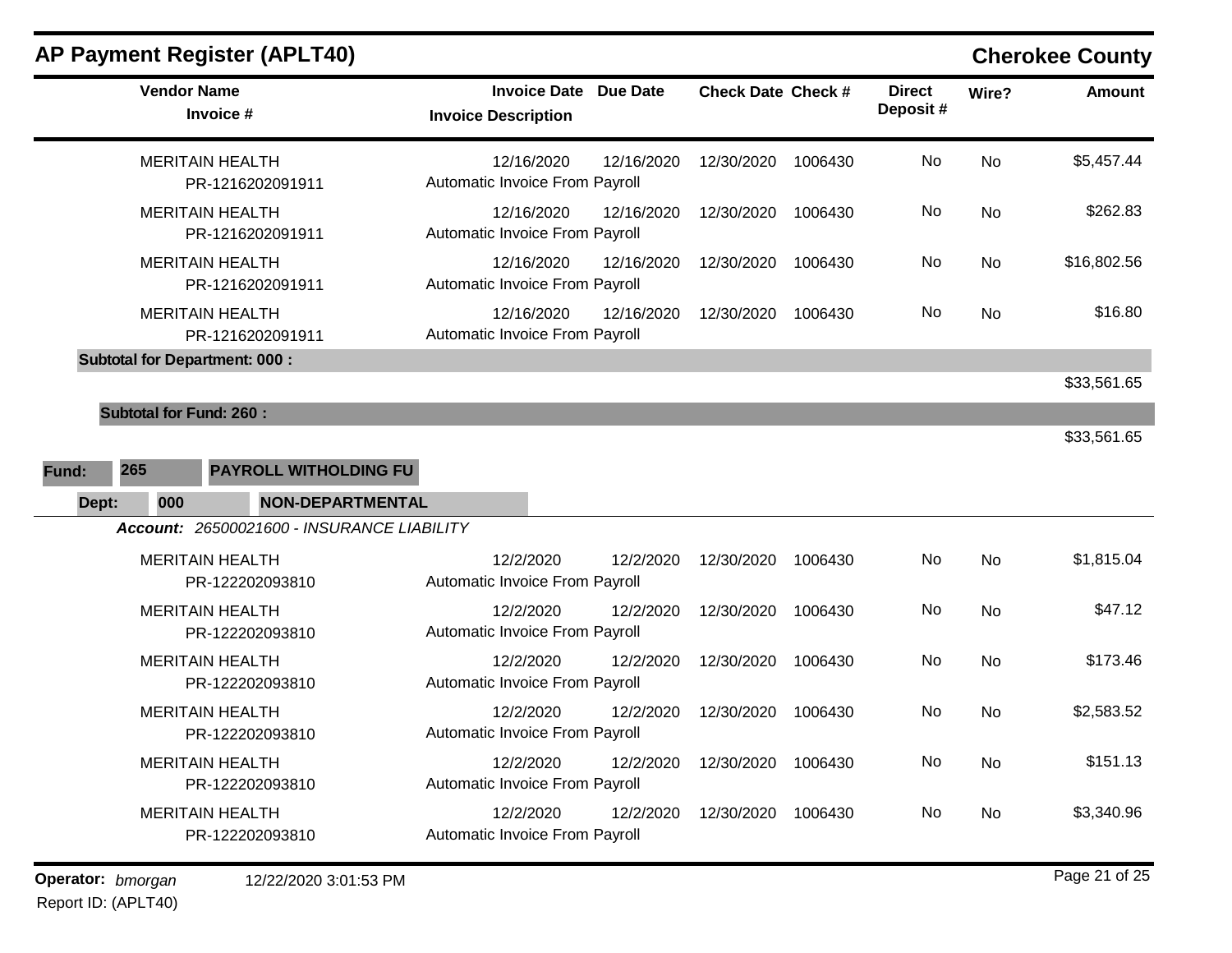| <b>Vendor Name</b><br>Invoice #            | <b>Invoice Date Due Date</b><br><b>Invoice Description</b> | <b>Check Date Check #</b> | <b>Direct</b><br>Deposit# | Wire?     | <b>Amount</b> |
|--------------------------------------------|------------------------------------------------------------|---------------------------|---------------------------|-----------|---------------|
| <b>MERITAIN HEALTH</b><br>PR-122202093810  | 12/2/2020<br>12/2/2020<br>Automatic Invoice From Payroll   | 12/30/2020<br>1006430     | <b>No</b>                 | No        | \$1,021.86    |
| <b>MERITAIN HEALTH</b><br>PR-1216202091911 | 12/16/2020<br>12/16/2020<br>Automatic Invoice From Payroll | 12/30/2020<br>1006430     | No                        | <b>No</b> | \$1,021.86    |
| <b>MERITAIN HEALTH</b><br>PR-1216202091911 | 12/16/2020<br>12/16/2020<br>Automatic Invoice From Payroll | 12/30/2020<br>1006430     | <b>No</b>                 | <b>No</b> | \$24.28       |
| <b>MERITAIN HEALTH</b><br>PR-1216202091911 | 12/16/2020<br>12/16/2020<br>Automatic Invoice From Payroll | 12/30/2020<br>1006430     | No                        | <b>No</b> | \$28.78       |
| <b>MERITAIN HEALTH</b><br>PR-1216202091911 | 12/16/2020<br>12/16/2020<br>Automatic Invoice From Payroll | 12/30/2020<br>1006430     | No                        | <b>No</b> | \$47.12       |
| <b>MERITAIN HEALTH</b><br>PR-1216202091911 | 12/16/2020<br>12/16/2020<br>Automatic Invoice From Payroll | 12/30/2020<br>1006430     | <b>No</b>                 | <b>No</b> | \$58.36       |
| <b>MERITAIN HEALTH</b><br>PR-122202093810  | 12/2/2020<br>12/2/2020<br>Automatic Invoice From Payroll   | 12/30/2020<br>1006430     | <b>No</b>                 | <b>No</b> | \$58.36       |
| <b>MERITAIN HEALTH</b><br>PR-1216202091911 | 12/16/2020<br>12/16/2020<br>Automatic Invoice From Payroll | 12/30/2020<br>1006430     | No                        | <b>No</b> | \$173.46      |
| <b>MERITAIN HEALTH</b><br>PR-1216202091911 | 12/16/2020<br>12/16/2020<br>Automatic Invoice From Payroll | 12/30/2020<br>1006430     | No                        | <b>No</b> | \$18.40       |
| <b>MERITAIN HEALTH</b><br>PR-1216202091911 | 12/16/2020<br>12/16/2020<br>Automatic Invoice From Payroll | 12/30/2020<br>1006430     | No                        | <b>No</b> | \$1,815.04    |
| <b>MERITAIN HEALTH</b><br>PR-1216202091911 | 12/16/2020<br>12/16/2020<br>Automatic Invoice From Payroll | 12/30/2020<br>1006430     | <b>No</b>                 | No        | \$2,583.52    |
| <b>MERITAIN HEALTH</b><br>PR-1216202091911 | 12/16/2020<br>12/16/2020<br>Automatic Invoice From Payroll | 12/30/2020<br>1006430     | No                        | <b>No</b> | \$3,340.96    |
| <b>MERITAIN HEALTH</b><br>PR-122202093810  | 12/2/2020<br>12/2/2020<br>Automatic Invoice From Payroll   | 12/30/2020<br>1006430     | <b>No</b>                 | <b>No</b> | \$18.40       |
| <b>MERITAIN HEALTH</b><br>PR-122202093810  | 12/2/2020<br>12/2/2020<br>Automatic Invoice From Payroll   | 12/30/2020<br>1006430     | No                        | No        | \$24.28       |

**Operator:** bmorgan 12/22/2020 3:01:53 PM

Report ID: (APLT40)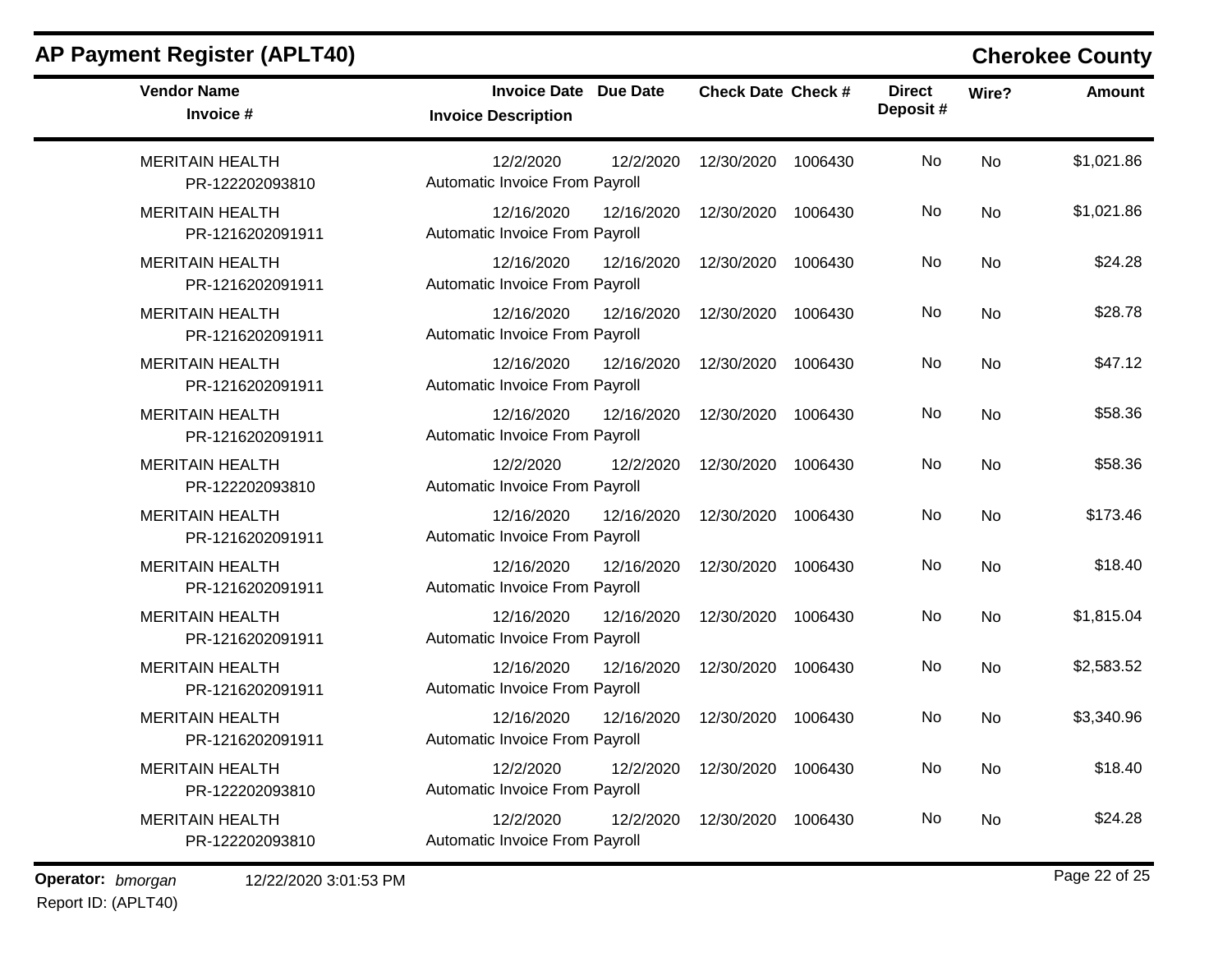|              |                    | <b>AP Payment Register (APLT40)</b>        |                                                   |                 |                           |         |                           |           | <b>Cherokee County</b> |
|--------------|--------------------|--------------------------------------------|---------------------------------------------------|-----------------|---------------------------|---------|---------------------------|-----------|------------------------|
|              | <b>Vendor Name</b> | Invoice #                                  | <b>Invoice Date</b><br><b>Invoice Description</b> | <b>Due Date</b> | <b>Check Date Check #</b> |         | <b>Direct</b><br>Deposit# | Wire?     | <b>Amount</b>          |
|              |                    | <b>MERITAIN HEALTH</b><br>PR-122202093810  | 12/2/2020<br>Automatic Invoice From Payroll       | 12/2/2020       | 12/30/2020                | 1006430 | No                        | <b>No</b> | \$28.78                |
|              |                    | <b>MERITAIN HEALTH</b><br>PR-1216202091911 | 12/16/2020<br>Automatic Invoice From Payroll      | 12/16/2020      | 12/30/2020                | 1006430 | No                        | No        | \$151.13               |
|              |                    | <b>Subtotal for Department: 000:</b>       |                                                   |                 |                           |         |                           |           |                        |
|              |                    |                                            |                                                   |                 |                           |         |                           |           | \$18,525.82            |
|              |                    | <b>Subtotal for Fund: 265:</b>             |                                                   |                 |                           |         |                           |           | \$18,525.82            |
| 304<br>Fund: |                    | <b>SPIDER PROGRAM</b>                      |                                                   |                 |                           |         |                           |           |                        |
| Dept:        | 000                | <b>NON-DEPARTMENTAL</b>                    |                                                   |                 |                           |         |                           |           |                        |
|              |                    | Account: 30400053300 - MISC PAID OUT       |                                                   |                 |                           |         |                           |           |                        |
|              |                    | BROOKS-JEFFREY MARKETING, INC<br>196788    | 12/21/2020<br><b>INV 196788</b>                   | 12/30/2020      | 12/30/2020                | 1006389 | No                        | No        | \$498.75               |
|              |                    | BROOKS-JEFFREY MARKETING, INC<br>196787    | 12/21/2020<br><b>INV 196787</b>                   | 12/30/2020      | 12/30/2020                | 1006389 | No                        | No        | \$208.23               |
|              |                    | <b>Subtotal for Department: 000:</b>       |                                                   |                 |                           |         |                           |           |                        |
|              |                    |                                            |                                                   |                 |                           |         |                           |           | \$706.98               |
|              |                    | <b>Subtotal for Fund: 304:</b>             |                                                   |                 |                           |         |                           |           |                        |
| 440<br>Fund: |                    | <b>SPECIAL ALCOHOL PROG</b>                |                                                   |                 |                           |         |                           |           | \$706.98               |
| Dept:        | 000                | <b>NON-DEPARTMENTAL</b>                    |                                                   |                 |                           |         |                           |           |                        |
|              |                    | Account: 44000053300 - MISC PAID OUT       |                                                   |                 |                           |         |                           |           |                        |
|              | 1230               | SPRING RIVER MH & WELLNESS                 | 12/21/2020<br>ALCOHOL DISTRIBUTION                | 12/30/2020      | 12/30/2020                | 1006453 | No                        | No        | \$3,286.66             |
|              |                    | <b>Subtotal for Department: 000:</b>       |                                                   |                 |                           |         |                           |           |                        |
|              |                    |                                            |                                                   |                 |                           |         |                           |           | \$3,286.66             |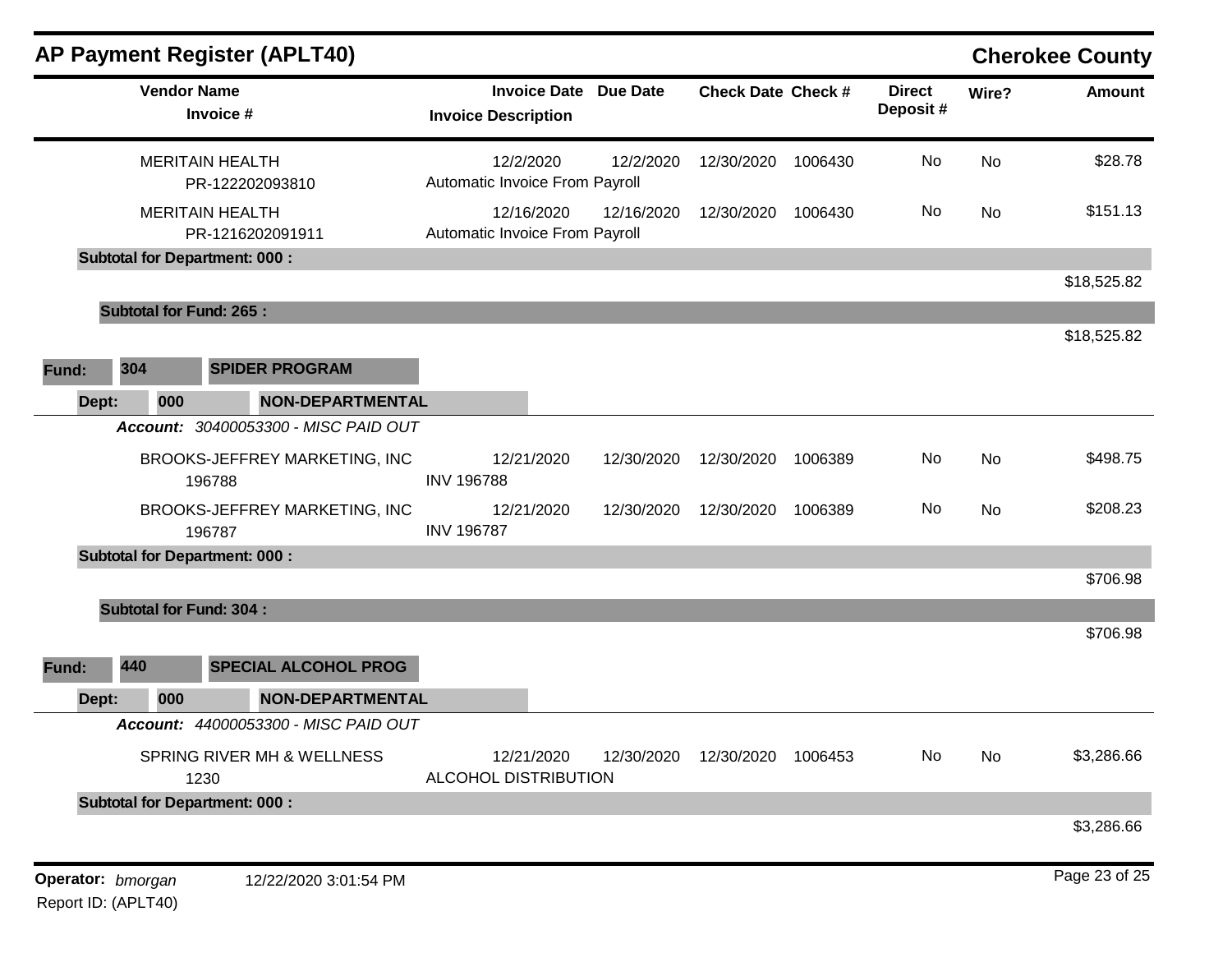| AP Payment Register (APLT40)    |                                                            |                                   |                           |       | <b>Cherokee County</b> |
|---------------------------------|------------------------------------------------------------|-----------------------------------|---------------------------|-------|------------------------|
| <b>Vendor Name</b><br>Invoice # | <b>Invoice Date Due Date</b><br><b>Invoice Description</b> | <b>Check Date Check #</b>         | <b>Direct</b><br>Deposit# | Wire? | Amount                 |
| <b>Subtotal for Fund: 440:</b>  |                                                            |                                   |                           |       |                        |
|                                 |                                                            |                                   |                           |       | \$3,286.66             |
|                                 |                                                            | Total for Bank 1 Account 1120298: |                           |       | \$310,808.70           |
|                                 |                                                            | ***** Total Invoices Paid:        |                           |       | \$310,808.70           |